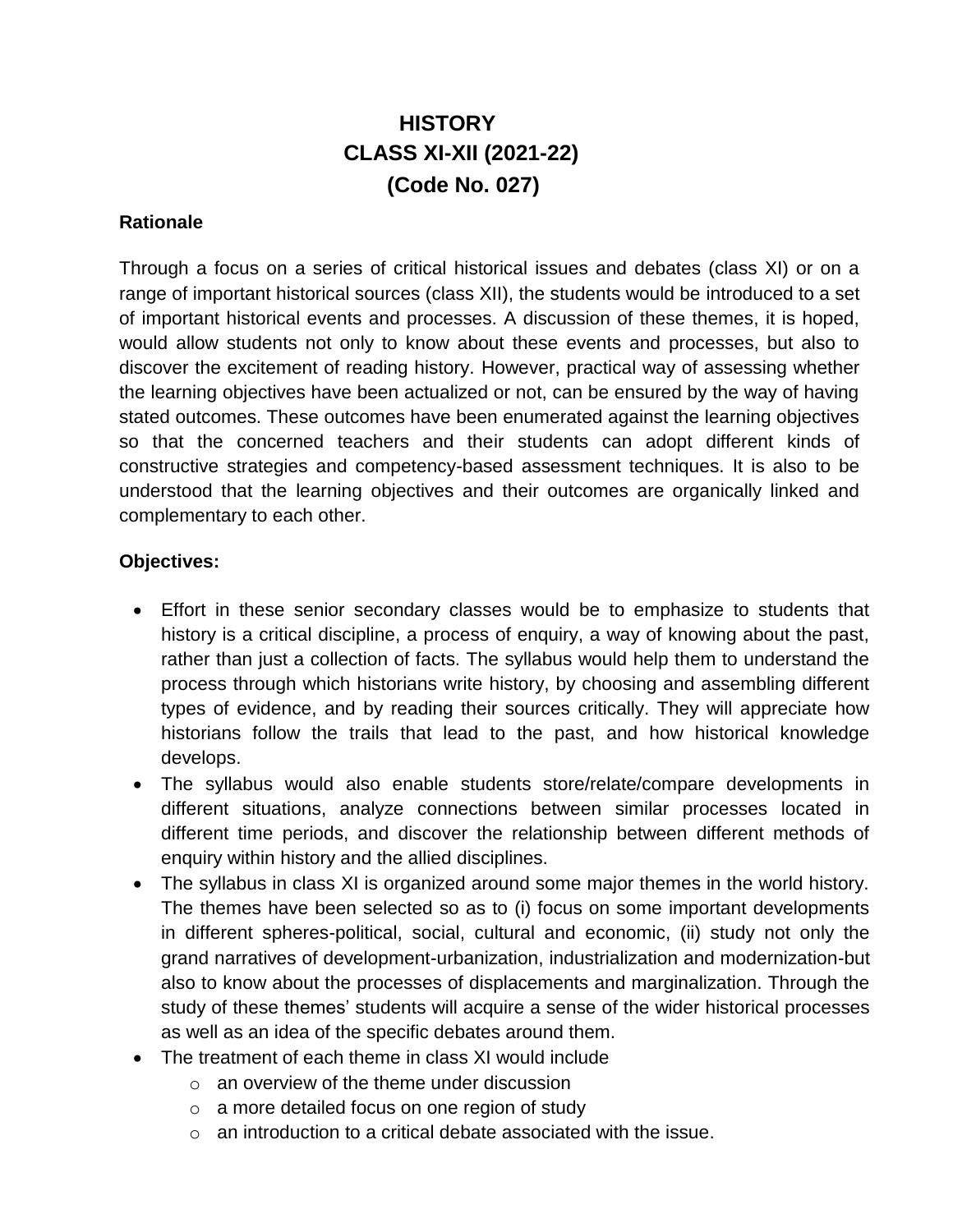- In class XII the focus will shift to a detailed study of some themes in ancient, medieval and modern Indian history although the attempt is to soften the distinction between what is conventionally termed as ancient, medieval and modern. The object would be to study a set of these themes in some detail and depth rather than survey the entire chronological span of Indian history. In this sense the course will be built on the knowledge that the students have acquired in the earlier classes.
- Each theme in class XII will also introduce the students to one type of source for the study of history. Through such a study, students would begin to see what different types of sources can reveal and what they cannot tell. They would come to know how historians analyze these sources, the problems and difficulties of interpreting each type of source, and the way a larger picture of an event, a historical process, or a historical figure, is built by looking at different types of sources.
- Each theme for class XII will be organized around four sub heads:
	- o a detailed overview of the events, issues and processes under discussion
	- o a summary of the present state of research on the theme
	- o an account of how knowledge about the theme has been acquired
	- o an excerpt from a primary source related to the theme, explaining how it has been used by historians.
- While the themes in both the classes (XI and XII) are arranged in a broad chronological sequence, there are overlaps between them. This is intended to convey a sense that chronological divides and periodization do not always operate in a neat fashion.
- In the text books each theme would be located in a specific time and place. But these discussions would be situated within a wider context by
- plotting the specific event within time-lines
- discussing the particular event or process in relation to developments in other places and other times.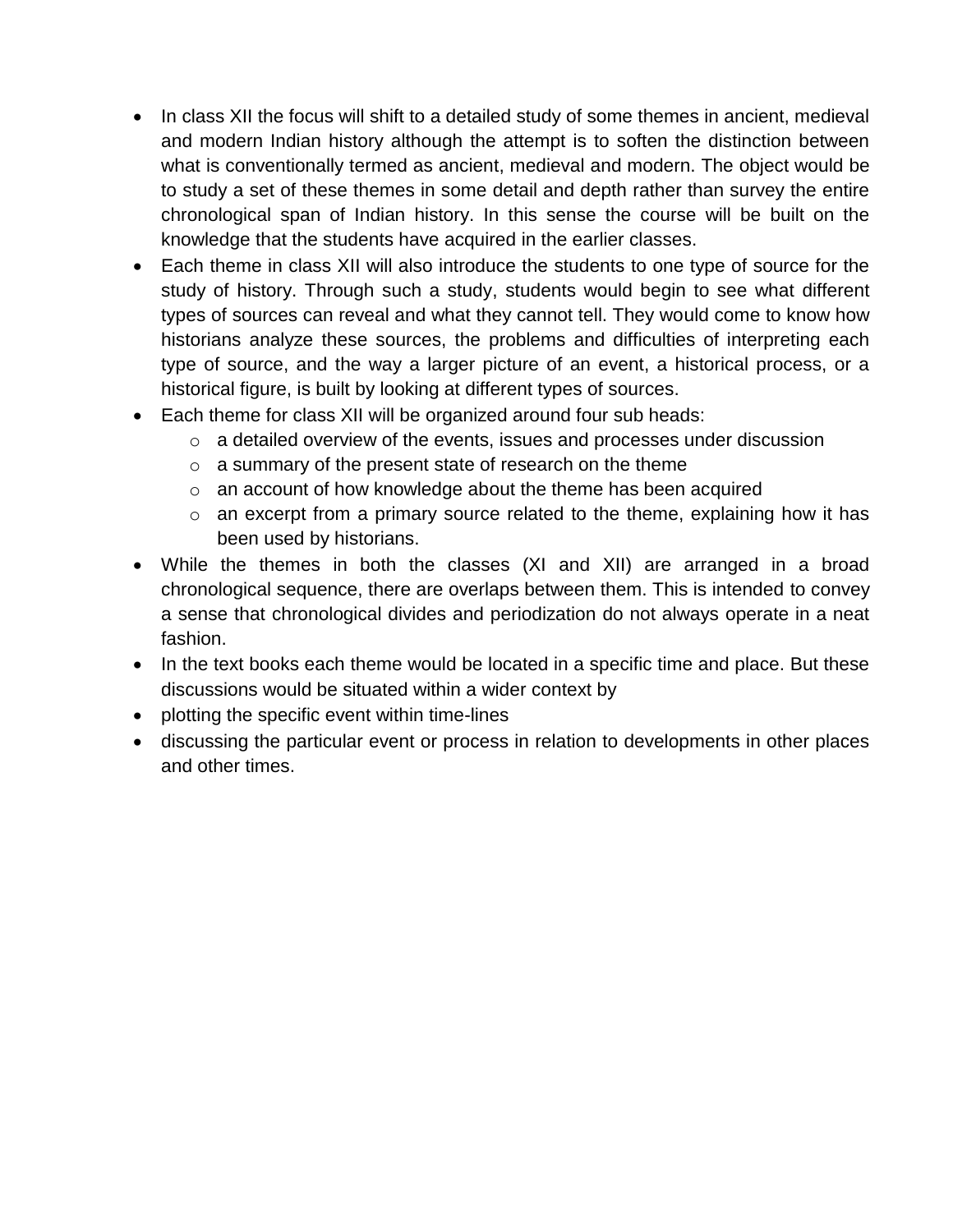# **COURSE STRUCTURE CLASS XI (2021-22)**

# **One -Theory Paper 80 Marks**

# **3 Hours**

| <b>Part</b>      | <b>Units</b>                             | No. of<br><b>Periods</b> | <b>Marks</b> |
|------------------|------------------------------------------|--------------------------|--------------|
| 1.               | Introduction to World History            | 8                        |              |
|                  | <b>Section A: Early Societies</b>        | 40                       | 18           |
| 2.               | Introduction                             | $\overline{7}$           |              |
| 3.               | From the beginning of time               | 18                       |              |
| $\overline{4}$ . | Early cities                             | 15                       |              |
|                  | <b>Section B: Empires</b>                | 50                       | 19           |
| 5.               | Introduction                             | $\overline{7}$           |              |
| 6.               | An empire across three continents        | 15                       |              |
| 7.               | <b>Central Islamic lands</b>             | 15                       |              |
| 8.               | <b>Nomadic Empires</b>                   | 13                       |              |
|                  | <b>Section C: Changing Traditions</b>    | 50                       | 19           |
| 9.               | Introduction                             | $\overline{7}$           |              |
| 10.              | Three orders                             | 14                       |              |
| 11.              | Changing cultural traditions             | 15                       |              |
| 12.              | Confrontation of cultures                | 14                       |              |
|                  | <b>Section D: Paths to Modernization</b> | 52                       | 19           |
| 13.              | Introduction                             | $\overline{7}$           |              |
| 14.              | The Industrial Revolution                | 15                       |              |
| 15.              | <b>Displacing indigenous People</b>      | 15                       |              |
| 16.              | Paths to modernization                   | 15                       |              |
|                  | Map work (units 1-11)                    | 10                       | 5            |
|                  | <b>Project Work</b>                      | 10                       | 20           |
|                  | <b>Total</b>                             | 220 Periods              | 100 marks    |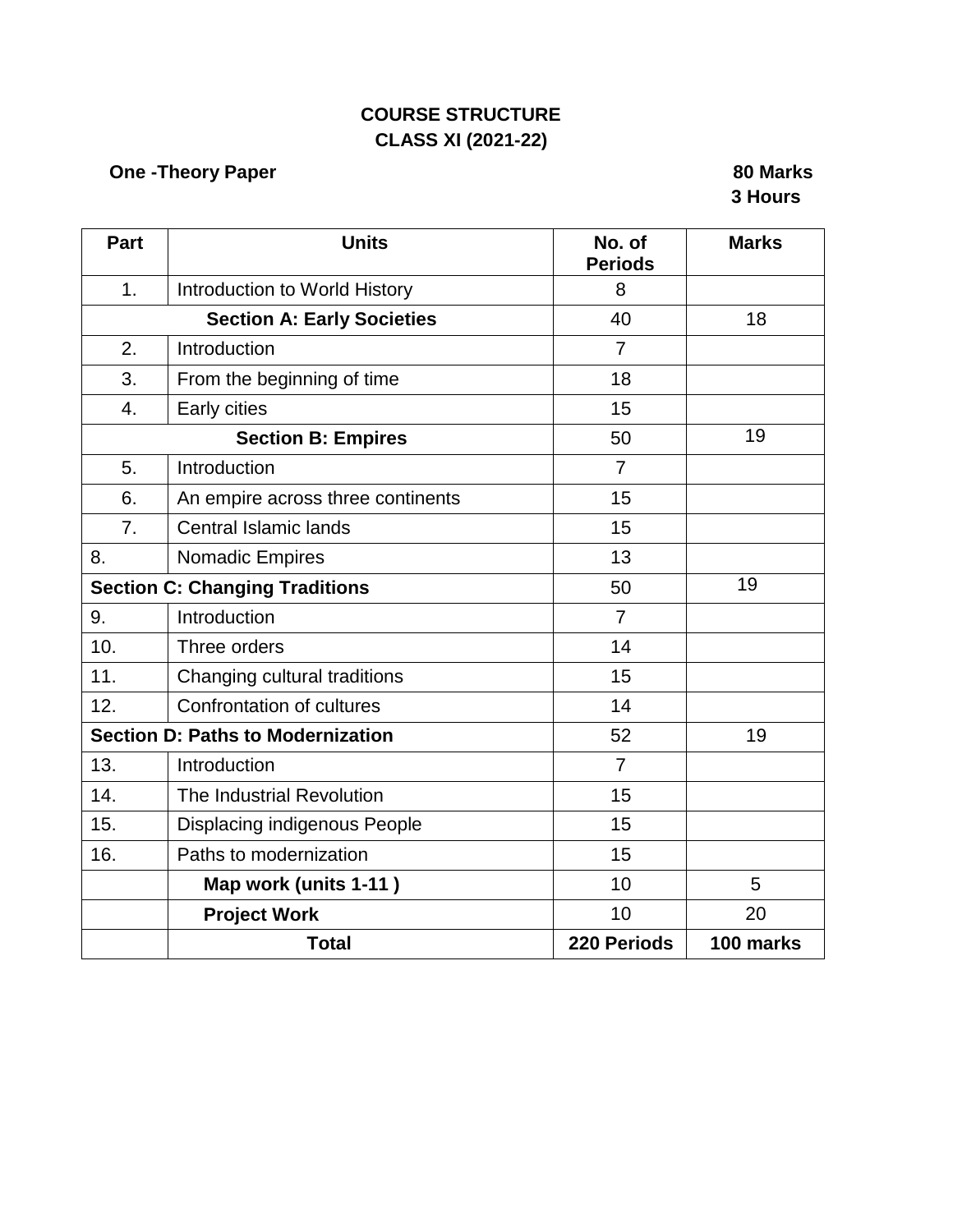| <b>CLASS-XI: THEMES IN WORLD HISTORY</b>                                                                                                                                                                                                                                                                                                     |                                                                                                                                                                                                                                      |                                                                                                                                                                                                                                                                                                                                                                                                                                                                                                                                                                                                        |  |
|----------------------------------------------------------------------------------------------------------------------------------------------------------------------------------------------------------------------------------------------------------------------------------------------------------------------------------------------|--------------------------------------------------------------------------------------------------------------------------------------------------------------------------------------------------------------------------------------|--------------------------------------------------------------------------------------------------------------------------------------------------------------------------------------------------------------------------------------------------------------------------------------------------------------------------------------------------------------------------------------------------------------------------------------------------------------------------------------------------------------------------------------------------------------------------------------------------------|--|
| <b>THEMES</b>                                                                                                                                                                                                                                                                                                                                | <b>LEARNING</b><br><b>OBJECTIVES</b>                                                                                                                                                                                                 | <b>LEARNING OUTCOMES</b>                                                                                                                                                                                                                                                                                                                                                                                                                                                                                                                                                                               |  |
| Introduction to World<br><b>History</b><br><b>SECTION 1: EARLY</b><br><b>SOCIETIES</b><br>1 Introduction: From the<br><b>Beginning of Time</b><br>Focus: Africa, Europe till<br>15000 BCE<br>a) Views on the origins<br>of human beings<br>b) Early societies<br>Historians' views on<br>C)<br>present-day<br>gathering-hunting<br>societies | Familiarize the<br>$\bullet$<br>learner with ways<br>of reconstructing<br>human evolution.<br>Discuss whether<br>the experience of<br>present-day<br>hunting-gathering<br>people can be<br>used to<br>understand early<br>societies. | At the completion of this unit<br>students will be able to:<br>Analysis on the Darwin<br>theory and evidences of<br>progression in order to<br>understand the stages<br>of human evolution.<br>Examine the realms of<br>Feedback Mechanism in<br>order to understand the<br>anatomical and<br>neurological<br>development of human<br>species<br>Identify the element of<br>$\bullet$<br>continuity with change<br>and explains that the<br>hunter gatherer<br>societies are still<br>continuing in some parts<br>of the world with<br>variations in their<br>present-day lifestyles<br>from the past. |  |
| 2. Writing and City Life<br>Focus: Iraq, 3 <sup>rd</sup> millennium<br><b>BCE</b><br>a) Growth of towns<br>b) Nature of early<br>urban societies<br>c) Historians' Debate<br>on uses of writing                                                                                                                                              | Familiarize the<br>$\bullet$<br>learner with the<br>nature of early<br>urban Centre's.<br>Discuss whether<br>writing is<br>significant as a<br>marker of<br>civilization.                                                            | At the completion of this unit<br>students will be able to:<br>Compare and analyze<br>the transformation from<br>Neolithic to Bronze Age<br>Civilization in order to<br>understand the myriad<br>spheres of human<br>development.<br>Elucidate the interwoven<br>$\bullet$<br>social and cultural<br>aspects of civilization in<br>order to understand the<br>connection between city<br>life and culture of<br>contemporary<br>civilizations.<br>Analyze the outcomes of<br>a sustained tradition of<br>writing.                                                                                      |  |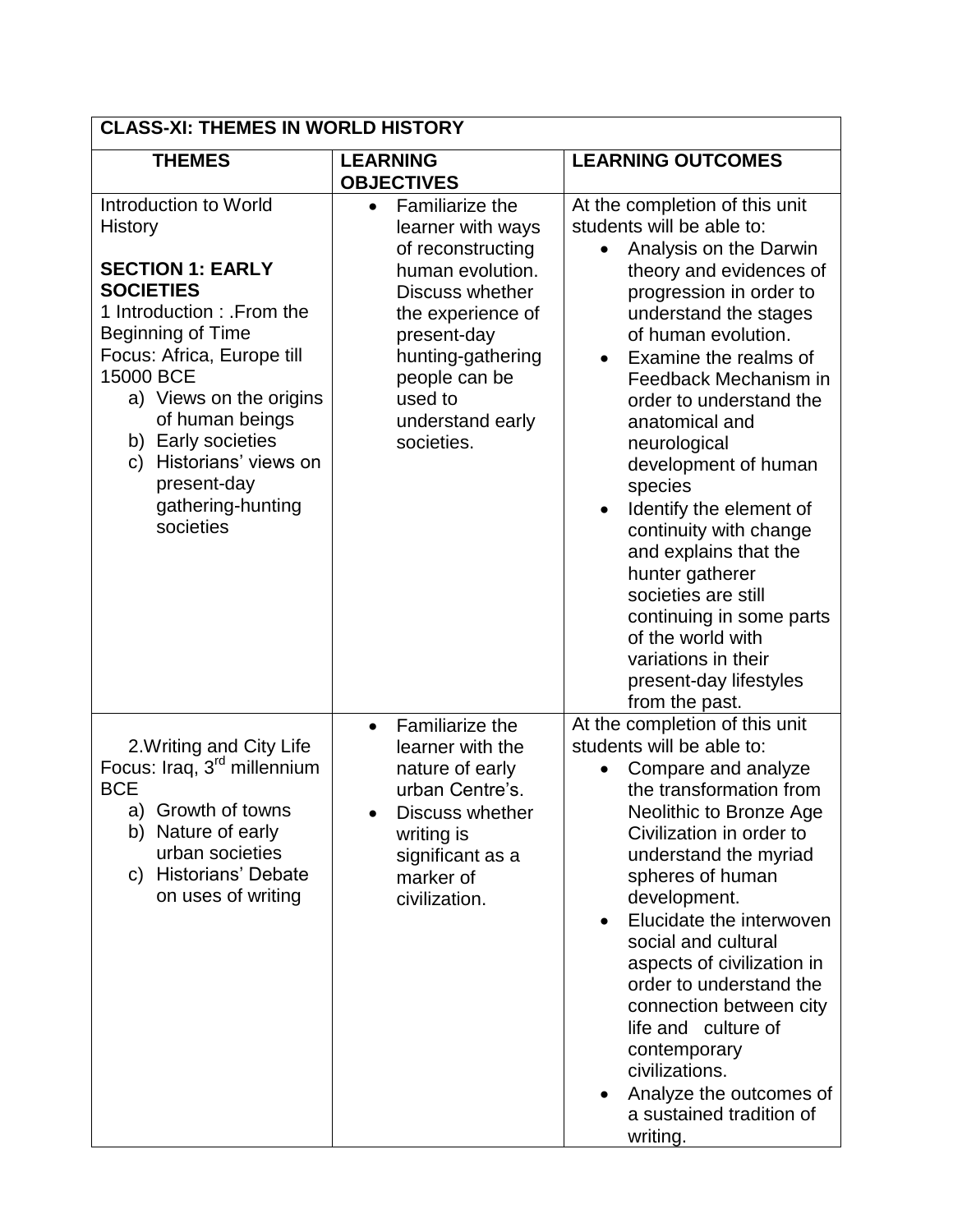| <b>SECTION II: EMPIRES</b>                                                                                                                                                                                                                                                    | Familiarize the                                                                                                                                                                                                                                                                                    | At the completion of this unit                                                                                                                                                                                                                                                                                                                                                                                                                                                                                                                                                                                                                                                                         |
|-------------------------------------------------------------------------------------------------------------------------------------------------------------------------------------------------------------------------------------------------------------------------------|----------------------------------------------------------------------------------------------------------------------------------------------------------------------------------------------------------------------------------------------------------------------------------------------------|--------------------------------------------------------------------------------------------------------------------------------------------------------------------------------------------------------------------------------------------------------------------------------------------------------------------------------------------------------------------------------------------------------------------------------------------------------------------------------------------------------------------------------------------------------------------------------------------------------------------------------------------------------------------------------------------------------|
| Introduction<br>3.An Empire across Three<br>Continents<br>Focus: Roman Empire, 27<br>BCE to 600 CE<br>a) Political evolution<br>b) Economic<br>Expansion<br>c) Religion-culture<br>foundation<br>d) Late Antiquity<br>e) Historians' view on<br>the Institution of<br>Slavery | learner with the<br>history of a major<br>world empire<br>Discuss whether<br>$\bullet$<br>slavery was a<br>significant<br>element in the<br>economy.                                                                                                                                               | students will be able to:<br>Explain and relate the<br>dynamics of the Roman<br>Empire in order to<br>understand their polity,<br>economy, society and<br>culture.<br>Analyze the implications<br>of Roman's contacts<br>with the subcontinent<br><b>Empires</b><br>Examine the domains<br>of cultural<br>transformation in that<br>period                                                                                                                                                                                                                                                                                                                                                             |
| 4. Central Islamic Lands<br>Focus: $7th$ to 12 <sup>th</sup> centuries<br>a) Polity<br>b) Economy<br>c) Culture<br>Historians'<br>d)<br>viewpoints on the<br>nature of the<br>crusades                                                                                        | <b>Familiarize the</b><br>$\bullet$<br>learner with the<br>rise of Islamic<br>empires in the<br>Afro-Asian<br>territories and its<br>implications for<br>economy and<br>society.<br>Understand what<br>$\bullet$<br>the crusades<br>meant in these<br>regions and how<br>they were<br>experienced. | At the completion of this unit<br>students will be able to:<br>Explain the relationship<br>٠<br>between livelihood<br>patterns and the<br>geographical condition<br>of the area inhabited by<br>the tribes and the<br>nomadic pastoralists<br>Describe the arenas of<br>$\bullet$<br>Islam in reference to its<br>emergence, rise of<br><b>Caliphate and Empire</b><br>building.<br>Analyze the causes,<br>events and effects of<br>Crusade.<br>Examine their economic<br>life in order to<br>understand their<br>connectivity with various<br>continents.<br>Comprehend their<br>learning and cultural<br>developments in varied<br>fields like astronomy,<br>medicine, architecture,<br>sufism, etc. |
| 5. Nomadic Empires<br>Focus: The Mongol, 13 <sup>th</sup> to<br>14 <sup>th</sup> century<br>a) The nature of                                                                                                                                                                  | Familiarize the<br>$\bullet$<br>learner with the<br>varieties of<br>nomadic society                                                                                                                                                                                                                | At the completion of this unit<br>students will be able to:                                                                                                                                                                                                                                                                                                                                                                                                                                                                                                                                                                                                                                            |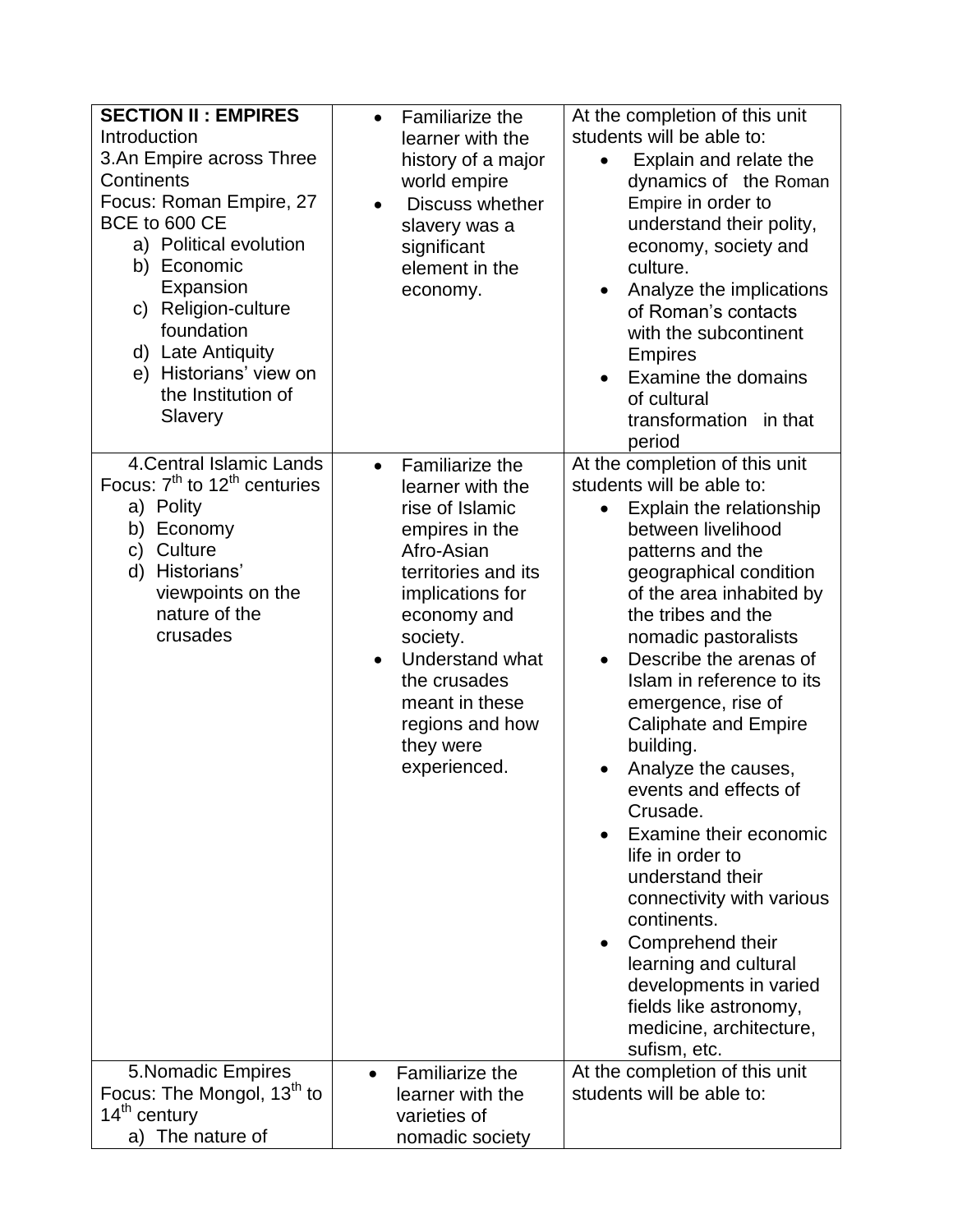| nomadism<br>b) Formation of<br>empires<br>Conquests and<br>C)<br>relations with other<br>states<br>d) Historians' views on<br>nomadic societies<br>and state formation                                                                                                                                                     | and their<br>institutions.<br>Discuss whether<br>state formation is<br>possible in<br>nomadic societies.                                                                                                                                                                     | Identify the living<br>patterns of nomadic<br>pastoralists society.<br>Trace the rise and<br>growth of Genghis Khan<br>in order to understand<br>him as an oceanic ruler.<br>Analyze socio-political<br>and economic changes<br>during the period of the<br>descendants of Genghis<br>Khan<br>Distinguish between the<br>Mongolian people's<br>perspective and the<br>world's opinion about<br>Genghis Khan.            |
|----------------------------------------------------------------------------------------------------------------------------------------------------------------------------------------------------------------------------------------------------------------------------------------------------------------------------|------------------------------------------------------------------------------------------------------------------------------------------------------------------------------------------------------------------------------------------------------------------------------|-------------------------------------------------------------------------------------------------------------------------------------------------------------------------------------------------------------------------------------------------------------------------------------------------------------------------------------------------------------------------------------------------------------------------|
| <b>SECTION -III:</b><br><b>CHANGING TRADITIONS</b><br>Introduction<br>6. The Three Orders.<br><b>Focus: Western Europe</b><br>$13^{th}$ -16 <sup>th</sup> century<br>a) Feudal society and<br>economy<br>b) Formation of state<br>c) Church and society<br>Historians' views on<br>d)<br>decline of feudalism              | <b>Familiarize the</b><br>$\bullet$<br>learner with the<br>nature of the<br>economy and<br>society of this<br>period and the<br>changes within<br>them.<br>Show how the<br>debate on the<br>decline of<br>feudalism helps in<br>understanding<br>processes of<br>transition. | At the completion of this unit<br>students will be able to:<br>Explain the myriad<br>aspects of feudalism with<br>special reference to first,<br>second, third and fourth<br>order of the society.<br>Relate between ancient<br>slavery and serfdom<br>Assess the 14 <sup>th</sup> century<br>$\bullet$<br>crisis and rise of the<br>nation states.                                                                     |
| 7. Changing Cultural<br><b>Traditions</b><br>Focus: Europe 14th-17th<br>century<br>a) New ideas and new<br>trends in literature<br>and arts<br>b) Relationship with<br>earlier ideas<br>The contribution of<br>C)<br>West Asia<br>d) Historians'<br>viewpoint on the<br>validity of the notion<br>'European<br>Renaissance | Explore the<br>intellectual trends<br>in the period.<br>Familiarize<br>$\bullet$<br>students with the<br>paintings and<br>buildings of the<br>period.<br>Introduce the<br>debate around the<br>idea of<br>'Renaissance'.                                                     | At the completion of this unit<br>students will be able to<br>Analyze the causes,<br>events, and effects of the<br>Renaissance, Reformation,<br>Scientific Revolution, and<br>Age of Exploration.<br>Relate the different<br>$\bullet$<br>facets of Italian cities to<br>understand the<br>characteristics of<br>Renaissance<br>Humanism and<br>Realism.<br>Compare and contrast<br>$\bullet$<br>the condition of women |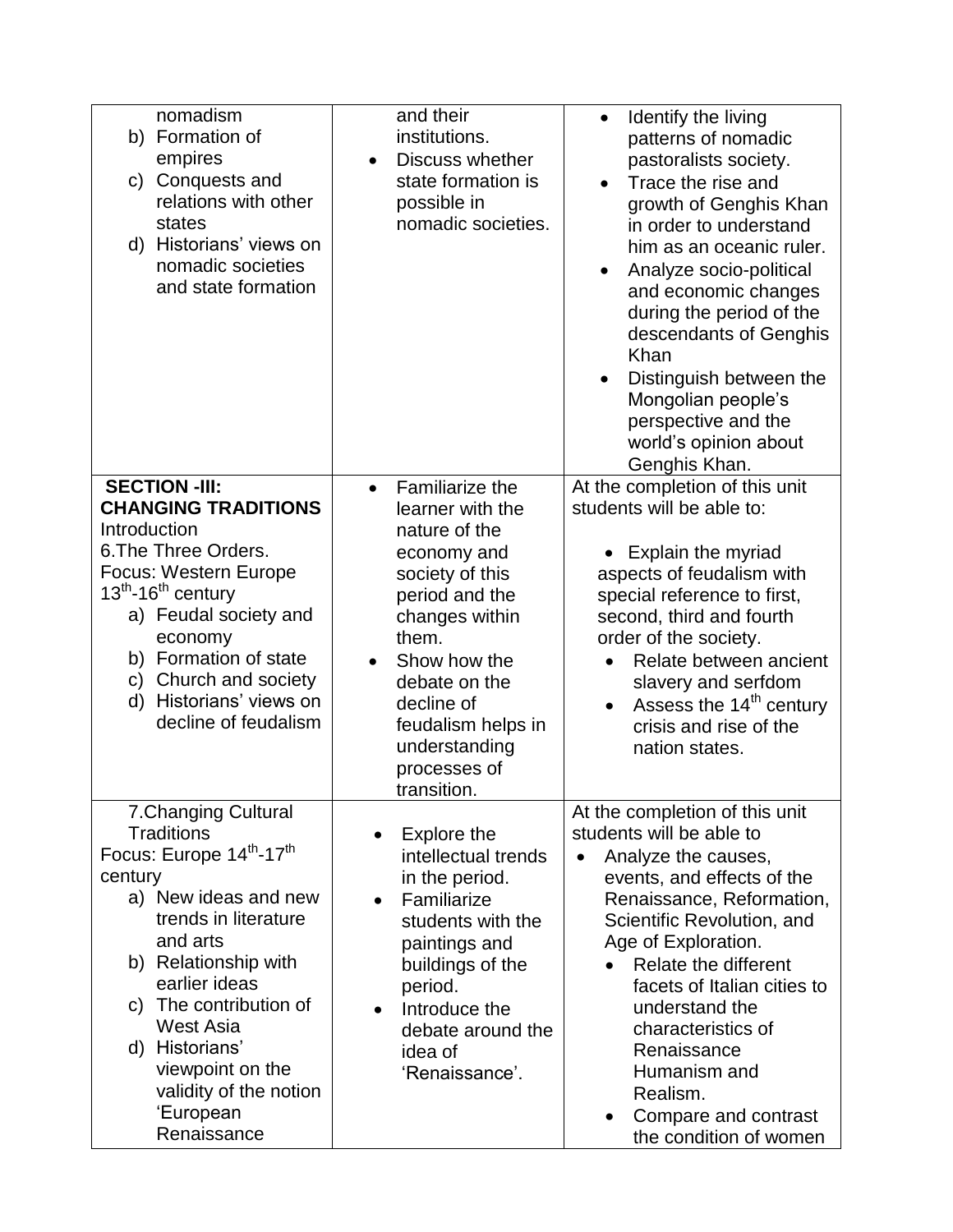|                                                                                                                                                                                                                                                                                                                                                                                               |                                                                                                                                                                                                                                                                                                                                          | in the Renaissance<br>period.<br>Recognize major<br>influences on the<br>architectural, artistic,<br>and literary<br>developments in order<br>to understand the<br>facades of<br>Renaissance.<br>Critical analysis<br>$\bullet$<br>of the Roman Catholic<br>Church by Martin<br><b>Luther and Erasmus</b><br>and their impact on<br>later reforms.<br><b>Evaluate the Roman</b><br><b>Catholic Church"s</b><br>response to the<br><b>Protestant Reformation</b><br>in the forms of the<br><b>Counter and Catholic</b><br><b>Reformations</b> |
|-----------------------------------------------------------------------------------------------------------------------------------------------------------------------------------------------------------------------------------------------------------------------------------------------------------------------------------------------------------------------------------------------|------------------------------------------------------------------------------------------------------------------------------------------------------------------------------------------------------------------------------------------------------------------------------------------------------------------------------------------|----------------------------------------------------------------------------------------------------------------------------------------------------------------------------------------------------------------------------------------------------------------------------------------------------------------------------------------------------------------------------------------------------------------------------------------------------------------------------------------------------------------------------------------------|
| 8. Confrontation of cultures<br>Focus: America 15 <sup>th</sup> to<br>18 <sup>th</sup> century<br>a) European voyages<br>of exploration<br>Search for gold,<br>b)<br>enslavement, raids,<br>extermination<br>Indigenous people<br>C)<br>and cultures-The<br>Arawaks, the<br>Aztecs and the<br><b>Incas</b><br>d) History of<br>displacements<br>e) Historians'<br>viewpoint on slave<br>trade | Discuss changes in<br>$\bullet$<br>the European<br>economy that led to<br>the voyages.<br>Discuss the<br>$\bullet$<br>implications of the<br>conquests for the<br>indigenous people.<br>• Explore the debate<br>on the nature of the<br>slave trade and see<br>what this debate tells<br>us about the meaning<br>of these "discoveries". | At the completion of this unit<br>students will be able to<br>Synthesize information<br>about the ancient<br>civilizations of Latin<br>America.<br>Compare,<br>contextualize and<br>contrast the political,<br>social, economic and<br>cultural history of<br>central American<br>civilizations.<br>Analyze how the quest<br>$\bullet$<br>for exploration<br>stimulated<br>developments.<br>Examine the<br>consequences of<br>voyages in order to<br>understand the<br>expansion of Europe,<br>America and Africa.                           |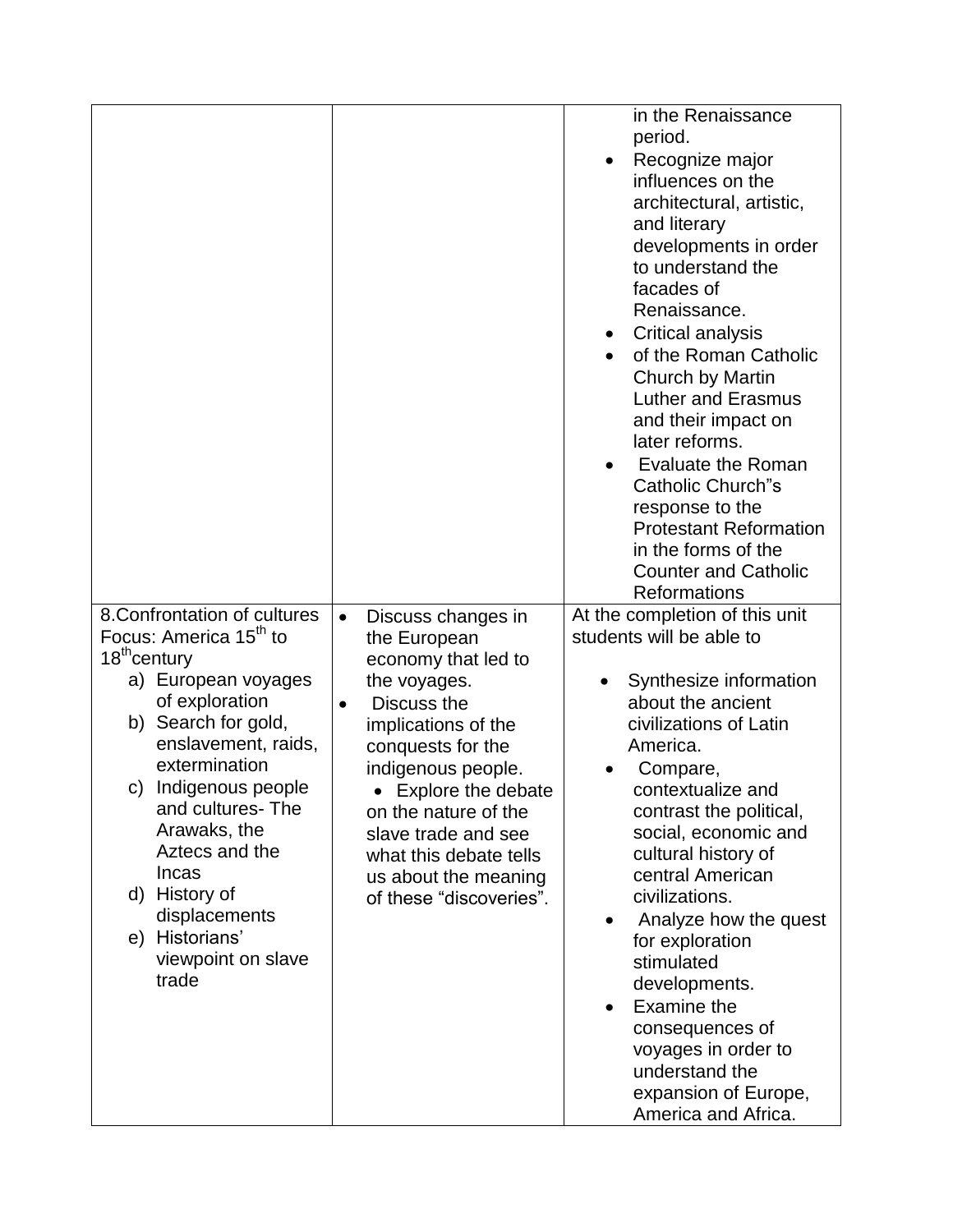| <b>SECTION -</b><br><b>IV:TOWARDS</b><br><b>MODERNISATION</b><br>Introduction<br>9. The Industrial<br>Revolution<br>Focus: England 18 <sup>th</sup> to 19 <sup>th</sup><br>century<br>a) Innovations and<br>technological<br>change<br>b) Patterns of growth<br>Emergence of a<br>C)<br>working class<br>d) Historians'<br>viewpoint, Debate<br>on 'Was there an<br>Industrial<br>Revolution?'             | Understand the<br>$\bullet$<br>nature of growth<br>in the period and<br>its limits.<br>Initiate students to<br>the debate on the<br>idea of industrial<br>revolution.                                                                      | At the completion of this unit<br>students will be able to<br>Comprehend the<br>arenas of the Industrial<br><b>Revolution in Great</b><br><b>Britain and other</b><br>countries<br>Elucidate the<br>$\bullet$<br>technological<br>innovations that spurred<br>industrialization in<br>Britain.<br>Analyze the social,<br>economic, and<br>environmental impact of<br>the Industrial<br>Revolution in order to<br>understand the<br>revolutionary and<br>ideological<br>transformation. |
|------------------------------------------------------------------------------------------------------------------------------------------------------------------------------------------------------------------------------------------------------------------------------------------------------------------------------------------------------------------------------------------------------------|--------------------------------------------------------------------------------------------------------------------------------------------------------------------------------------------------------------------------------------------|----------------------------------------------------------------------------------------------------------------------------------------------------------------------------------------------------------------------------------------------------------------------------------------------------------------------------------------------------------------------------------------------------------------------------------------------------------------------------------------|
|                                                                                                                                                                                                                                                                                                                                                                                                            |                                                                                                                                                                                                                                            | Compare and contrast<br>the positive and<br>negative aspects of<br><b>Industrial Revolution.</b><br>Empathy for the<br>suffering of the workers<br>during the Industrial<br>Revolution.                                                                                                                                                                                                                                                                                                |
| 10. Displacing<br>Indigenous People<br>Focus: North America and<br>Australia, 18 <sup>th</sup> to 20 <sup>th</sup><br>century<br>a) European colonists<br>in North America<br>and Australia<br>b) Formation of White<br>Settler societies<br>c) Displacement and<br>repression of local<br>people<br>d) Historians'<br>viewpoint on the<br>impact of European<br>settlement on<br>indigenous<br>population | Sensitize students<br>$\bullet$<br>to the processes<br>of displacements<br>that accompanied<br>the development<br>of America and<br>Australia.<br>Understand the<br>implications of<br>such processes<br>for the displaced<br>populations. | At the completion of this unit<br>students will be able to<br>Recount some aspects<br>of the history of the<br>native people of America<br>to understand their<br>condition.<br>To analyze the realms<br>of settlement of<br>Europeans in Australia<br>and America.<br>Compare and contrast<br>$\bullet$<br>the lives and roles of<br>indigenous people in<br>these continents                                                                                                         |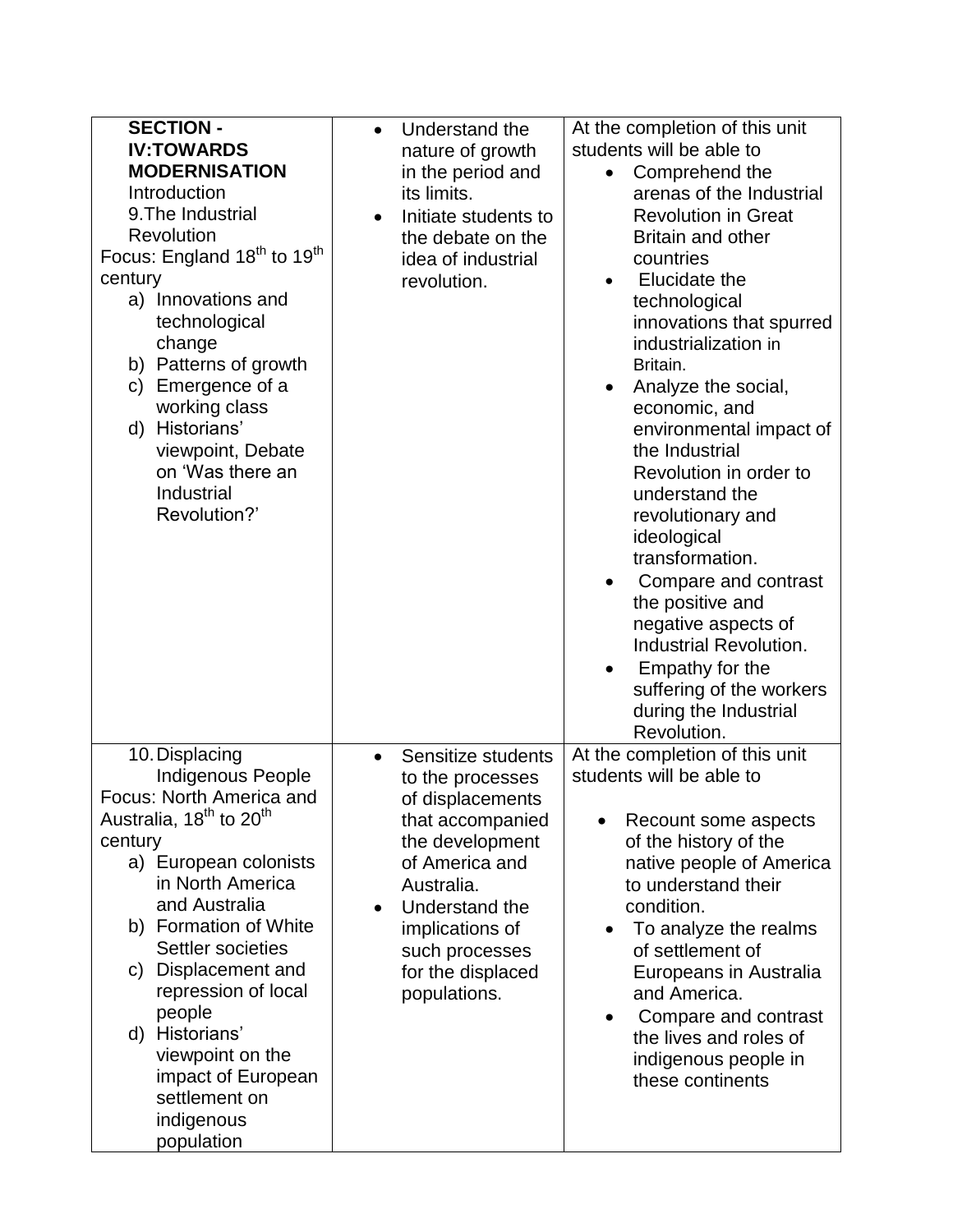| 11. Paths to<br>Modernization<br>Focus: East Asia, late 19 <sup>th</sup><br>to $20th$ century<br>a) Militarization and<br>economic growth in<br>Japan<br>b) China and the<br>communist<br>alternative<br>c) Historians' Debate<br>on the meaning of<br>modernization<br>(NOTE- Keeping in view<br>the importance of the<br>themes i.e. Japan and<br>China, it is advised that<br>both must be taught in<br>the schools)<br><b>MAP WORK ON UNITS 1-</b> | Make students<br>$\bullet$<br>aware that<br>transformation in<br>the modern world<br>takes many<br>different forms.<br>Show how notions<br>like 'modernization'<br>need to be<br>critically assessed. | At the completion of this unit<br>students will be able to<br>Deduce the histories of<br>$\bullet$<br>China and Japan from<br>the phase of imperialism<br>to modernization<br><b>Explore the Japanese</b><br>political, cultural and<br>economic system prior<br>to and after the Meiji<br>Restoration.<br>Analyze the domains of<br>Japanese nationalism<br>prior and after the<br>Second World War.<br>Comprehend the history<br>of China from<br>colonization to era of<br>socialism.<br>Summarize the<br>nationalist upsurge in<br>China from Dr Sun Yet<br>Sen to Mao Ze Dong to<br>understand the era of<br>communism.<br>To analyze the Chinese<br>path to modernization<br>under Deng Xio Ping<br>and Zhou en Lai in order<br>to understand the<br>transformation from rigid<br>communism to liberal<br>socialism. |
|--------------------------------------------------------------------------------------------------------------------------------------------------------------------------------------------------------------------------------------------------------------------------------------------------------------------------------------------------------------------------------------------------------------------------------------------------------|-------------------------------------------------------------------------------------------------------------------------------------------------------------------------------------------------------|----------------------------------------------------------------------------------------------------------------------------------------------------------------------------------------------------------------------------------------------------------------------------------------------------------------------------------------------------------------------------------------------------------------------------------------------------------------------------------------------------------------------------------------------------------------------------------------------------------------------------------------------------------------------------------------------------------------------------------------------------------------------------------------------------------------------------|
| 11                                                                                                                                                                                                                                                                                                                                                                                                                                                     |                                                                                                                                                                                                       |                                                                                                                                                                                                                                                                                                                                                                                                                                                                                                                                                                                                                                                                                                                                                                                                                            |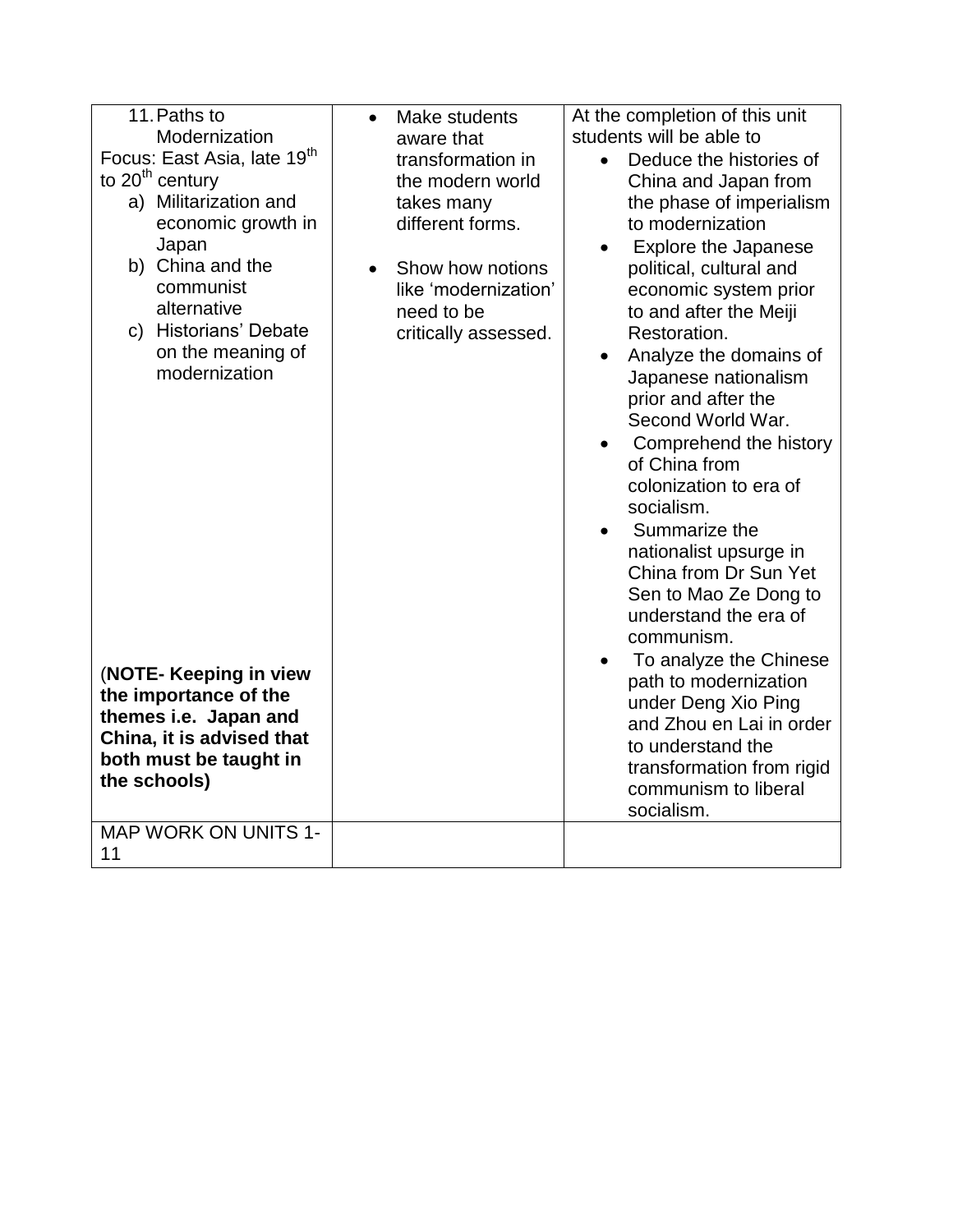## **INTRODUCTION**

History is one of the most important disciplines in school education. It is the study of the past, which helps us to understand our present and shape our future. It promotes the acquisition and understanding of historical knowledge in breath and in depth across cultures.

The course of history in senior secondary classes is to enable students to know that history is a critical discipline, a process of enquiry, a way of knowing about the past rather than just a collection of facts. The syllabus helps them to understand the process, through which a historian collects, chooses, scrutinizes and assembles different types of evidences to write history.

The syllabus in class-XI is organized around some major themes in world history. In class XII the focus shifts to a detailed study of some themes in ancient, medieval and modern Indian history.

CBSE has decided to introduce project work in history for classes XI and XII in 2013-14 as a part of regular studies in classroom, as project work gives students an opportunity to develop higher cognitive skills. It takes students to a life beyond text books and provides them a platform to refer materials, gather information, analyze it further to obtain relevant information and decide what matter to keep and hence understand how history is constructed.

#### **OBJECTIVES**

Project work will help students:

- To develop skill to gather data from a variety of sources, investigate diverse viewpoints and arrive at logical deductions.
- To develop skill to comprehend, analyze, interpret, evaluate historical evidence and understand the limitation of historical evidence.
- To develop 21st century managerial skills of co-ordination, self-direction and time management.
- To learn to work on diverse cultures, races, religions and lifestyles.
- To learn through constructivism-a theory based on observation and scientific study.
- To inculcate a spirit of inquiry and research.
- To communicate data in the most appropriate form using a variety of techniques.
- To provide greater opportunity for interaction and exploration.
- To understand contemporary issues in context to our past.
- To develop a global perspective and an international outlook.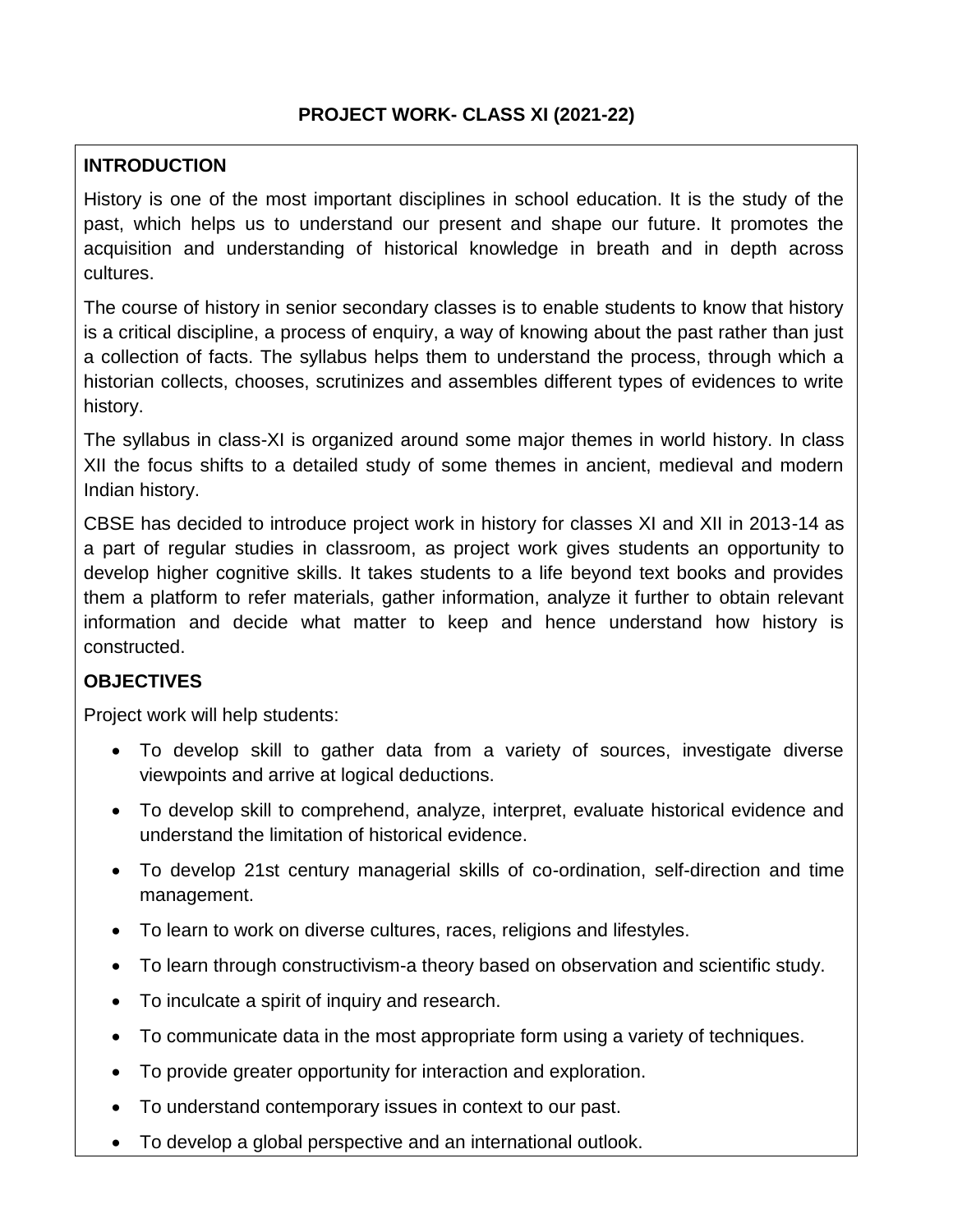- To grow into caring, sensitive individuals capable of making informed, intelligent and independent choices.
- To develop lasting interest in history discipline.

# **GUIDELINES TO TEACHERS**

This section provides some basic guidelines for the teachers to take up projects in History. It is very necessary to interact, support, guide, facilitate and encourage students while assigning projects to them.

- The teachers must ensure that the project work assigned to the students individually/ In-groups and discussed at different stages right from assigning topic, draft review to finalization.
- Students should be facilitated in terms of providing relevant materials, suggesting websites, obtaining of required permission for archives, historical sites, etc.
- The 20 periods assigned to the Project Work should be suitably spaced from April to September in classes XI and XII so that students can prepare for theory part in term - II.
- One Project should be given to the students in the month of April/May before the summer vacation and assessment of the project to be completed by September.
- The teachers must ensure that the students submit original work.
- Project report should be hand written only.
- (Eco-friendly materials can be used by students)

#### *The following steps are suggested*:

- 1. Teacher should design and prepare a list of 15-20 projects and should give an option to a student to choose a project as per his/her interest.
- 2. The project must be done individually / In-groups.
- 3. The topic should be assigned after discussion with the students in the class to avoid repetition and should then be discussed at every stage of submission of the draft/final project work.
- 4. The teacher should play the role of a facilitator and should closely supervise the process of project completion, and should guide the children by providing necessary inputs, resources etc. so as to enrich the subject content.
- 5. The project work(one per year) can culminate in the form of Power Point Presentation/Exhibition/Skit/albums/files/song and dance or culture show /story telling/debate/panel discussion, paper presentation and so on. Any of these activities which are suitable to visually impaired candidates can be performed as per the choice of the student.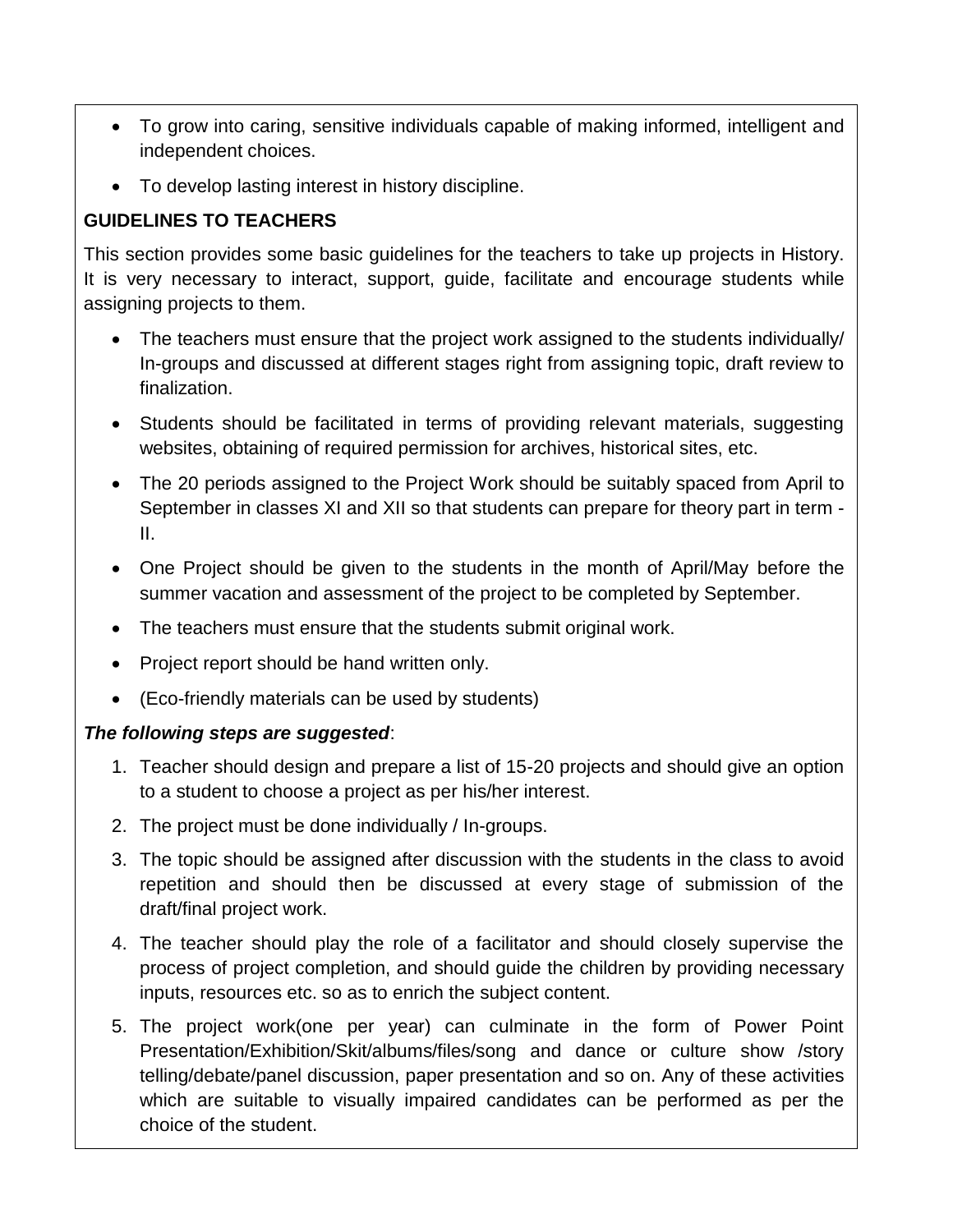- 6. Students can use primary sources available in city archives, Primary sources can also include newspaper cuttings, photographs, film footage and recorded written/speeches. Secondary sources may also be used after proper authentication.
- 7. Evaluation will be done by external examiner appointed by the Board in class XII and internal in class XI.

# **ASSESSMENT**

# **Allocation of Marks (20)**

The marks will be allocated under the following heads:

|                | Total                                   | 20 Marks |
|----------------|-----------------------------------------|----------|
| 6              | Viva                                    | 4 Marks  |
| 5              | Bibliography                            | 1 Mark   |
| 4              | Analysis/explanation and interpretation | 5 Marks  |
| 3              | Visual/overall presentation             | 5 Marks  |
| $\overline{2}$ | Data/Statistical analysis/Map work      | 3 Marks  |
|                | <b>Project Synopsis</b>                 | 2 Marks  |

*Note: The project reports are to be preserved by the school till the final results are declared, for scrutiny by CBSE.*

# **FEW SUGGESTIVE TOPICS FOR PROJECTS**

- 1. Anthropological Research based on Darwin's Theory
- 2. Critique of the industrialization in Britain
- 3. Relations and impacts of past crusades
- 4. Making and unmaking of Mesopotamia
- 5. Paradigms of Greeco-Roman civilization
- 6. Aspirations of women in Renaissance period
- 7. Paths to Modernization of Japan /China
- 8. An Exploratory study into Humanism
- 9. Piecing together the past of Genghis Khan
- 10. An in-depth study into "now and then" paradigm of Christianity
- 11. An exploratory study into the realism and the transmission of Humanistic ideas
- 12. Scientific Revolution and the origins of modern science
- 13. An exploratory study into the making of America
- 14. Myriad Realms of Slavery in ancient, medieval and modern world
- 15. Learning about global Sufism
- 16. History of aborigines America /Australia

*Note: Please refer Circular No. Acad.16/2013 dated 17.04.2013 for complete guidelines.*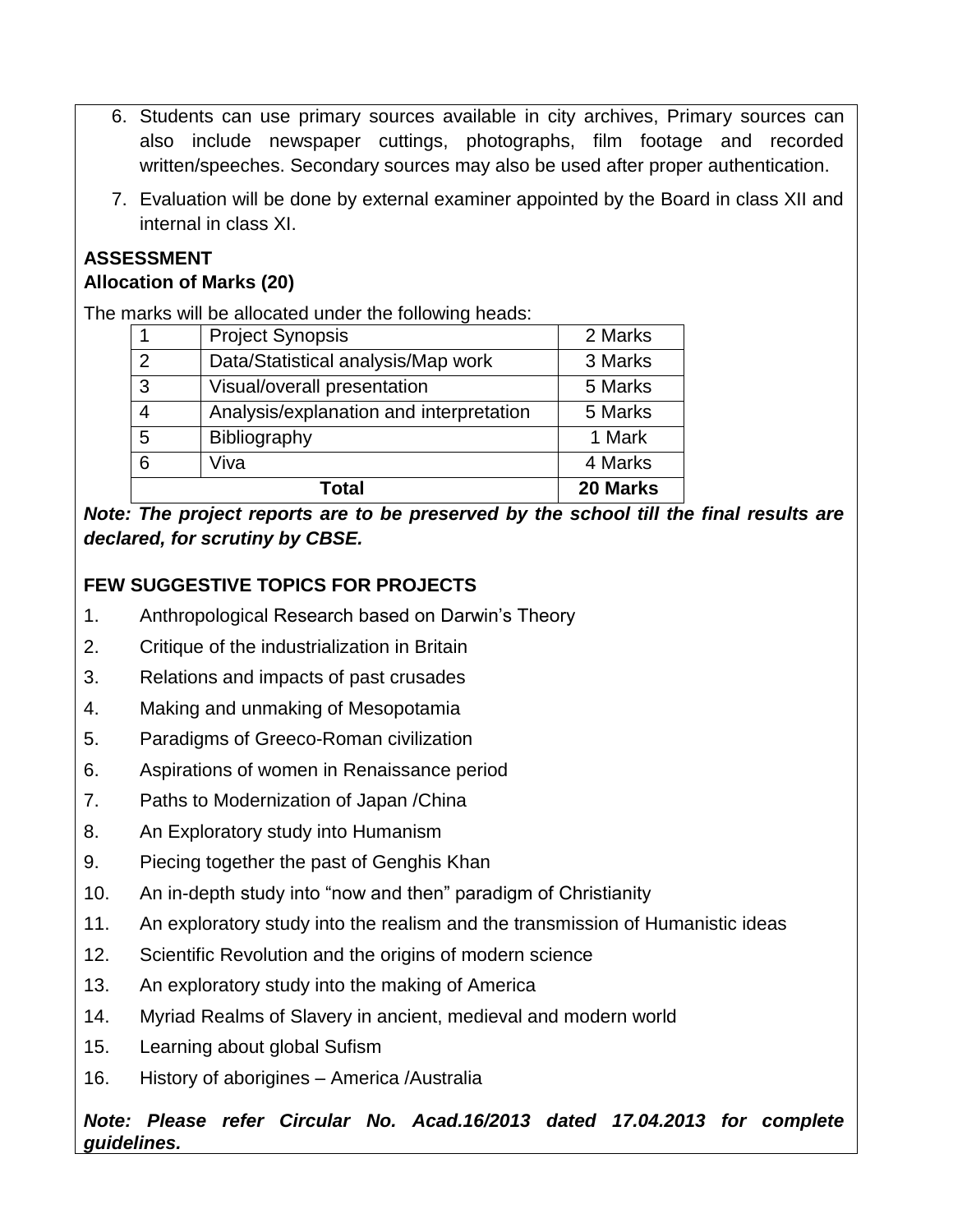# **HISTORY– CLASS XI SUBJECT CODE 027 (Session 2021-22)**

**TIME: 3 Hours Maximum Marks: 80** 

| Sr.<br>No. | <b>Competencies</b>                                                                                                                                                                                                                                                                                                                                                                                        | <b>Total Marks</b> | % Weightage |
|------------|------------------------------------------------------------------------------------------------------------------------------------------------------------------------------------------------------------------------------------------------------------------------------------------------------------------------------------------------------------------------------------------------------------|--------------------|-------------|
| 1          | <b>Remembering: Exhibit memory of previously learned</b><br>material by recalling facts, terms, basic concepts, and<br>answers.<br><b>Understanding:</b> Demonstrate understanding of facts and<br>ideas by organizing, comparing, translating, interpreting,<br>giving descriptions and stating main ideas                                                                                                | 40                 | 50%         |
| 2          | <b>Applying:</b> Solve problems to new situations by applying<br>acquired knowledge, facts, techniques and rules in a different<br>way.                                                                                                                                                                                                                                                                    | 15                 | 18.75%      |
| 3          | High Order Thinking Skills- (Analysis & Synthesis-<br>Classify, Apply, solve, compare, contrast, or differentiate<br>between different pieces of information; Organize and/or<br>integrate unique pieces of information from a variety of<br>sources)<br>Evaluation- (Appraise, Argue, judge, support, critique,<br>and/or justify the value or worth of a decision or outcome, or<br>to predict outcomes) | 20                 | 25%         |
| 4          | Map skill-based question- Identification, location,<br>significance                                                                                                                                                                                                                                                                                                                                        | 5                  | 6.25%       |
|            | <b>Total Questions</b>                                                                                                                                                                                                                                                                                                                                                                                     | 80                 | 100%        |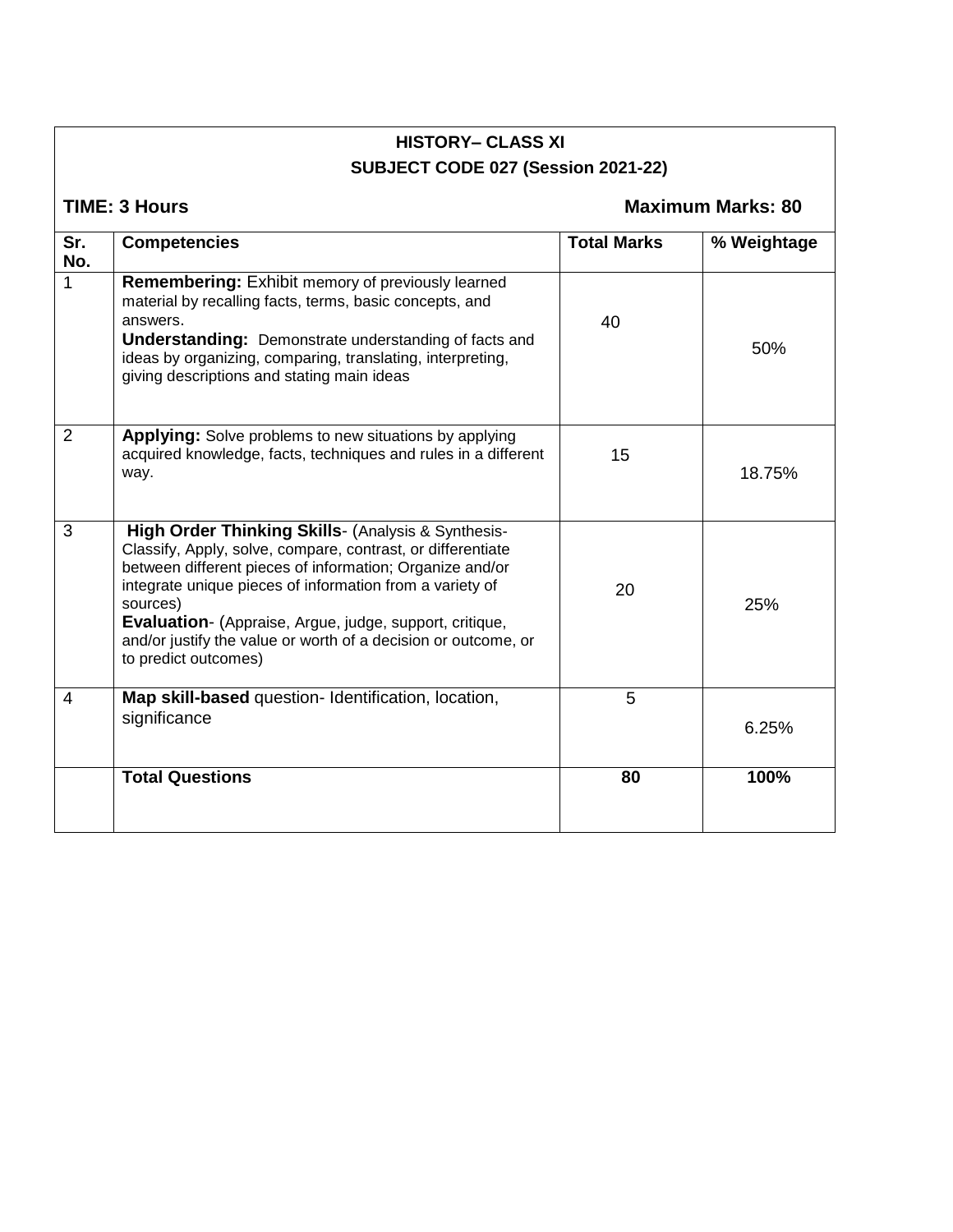# **COURSE STRUCTURE**

# **CLASS XII (2021-22)**

| <b>One Theory Paper Max Marks: 80</b>                                             |                |                      |
|-----------------------------------------------------------------------------------|----------------|----------------------|
|                                                                                   |                | <b>Time: 3 Hours</b> |
| <b>Units</b>                                                                      | <b>Periods</b> | <b>Marks</b>         |
| Themes in Indian History Part-I(Units $1 - 4$ )                                   | 55             | 24                   |
| Unit 1 The Story of the First Cities: Harappan Archaeology                        | 13             |                      |
| Unit 2: Political and Economic History: How Inscriptions tell a<br>story          | 14             |                      |
| Unit 3: Social Histories: using the Mahabharata                                   | 14             |                      |
| Unit 4: A History of Buddhism: Sanchi Stupa                                       | 14             |                      |
| <b>Themes in Indian History Part-II (Units <math>5 - 9</math>)</b>                | 65             | 25                   |
| Unit 5: Medieval Society through Travellers' Accounts                             | 13             |                      |
| Unit 6: Religious Histories: The Bhakti-Sufi Tradition                            | 13             |                      |
| Unit7: New Architecture: Hampi                                                    | 13             |                      |
| Unit 8: Agrarian Relations: The Ain-i-Akbari                                      | 13             |                      |
| Unit 9: The Mughal Court: Reconstructing Histories through<br>Chronicles          | 13             |                      |
| Themes in Indian History Part-III (Units $10 - 15$ )                              | 80             | 26                   |
| Unit 10: Colonialism and Rural Society: Evidence from<br><b>Official Reports</b>  | 13             |                      |
| Unit 11: Representations of 1857                                                  | 13             |                      |
| Unit 12: Colonialism and Indian Towns: Town Plans and<br><b>Municipal Reports</b> | 13             |                      |
| Unit 13: Mahatma Gandhi through Contemporary Eyes                                 | 13             |                      |
| Unit 14: Partition through Oral Sources                                           | 14             |                      |
| Unit 15: The Making of the Constitution                                           | 14             |                      |
| <b>Map Work</b>                                                                   | 10             | 05                   |
| <b>Total</b>                                                                      | 210            | 80                   |
| <b>Project work (Internal Assessment)</b>                                         | 10             | 20                   |
| <b>Total</b>                                                                      | 220            | 100                  |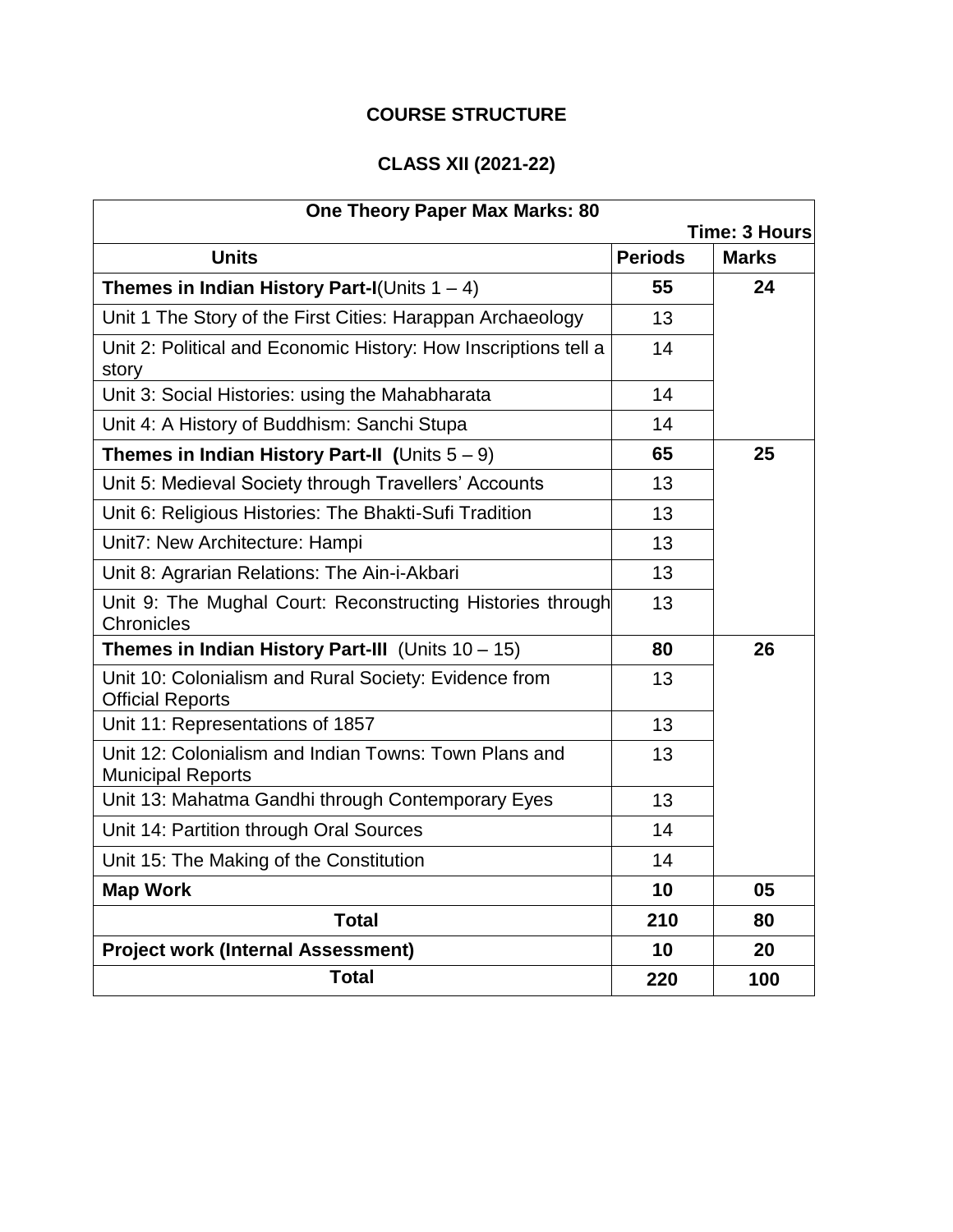| <b>COURSE CONTENT</b>                                                                                                                                                                                                                                                                                                                                                                                                                                                                           |                                                                                                                                                                                                                                                                                    |                                                                                                                                                                                                                                                                                                                                                                                                                                                                                |  |
|-------------------------------------------------------------------------------------------------------------------------------------------------------------------------------------------------------------------------------------------------------------------------------------------------------------------------------------------------------------------------------------------------------------------------------------------------------------------------------------------------|------------------------------------------------------------------------------------------------------------------------------------------------------------------------------------------------------------------------------------------------------------------------------------|--------------------------------------------------------------------------------------------------------------------------------------------------------------------------------------------------------------------------------------------------------------------------------------------------------------------------------------------------------------------------------------------------------------------------------------------------------------------------------|--|
| <b>Class XII: Themes in Indians History</b>                                                                                                                                                                                                                                                                                                                                                                                                                                                     |                                                                                                                                                                                                                                                                                    |                                                                                                                                                                                                                                                                                                                                                                                                                                                                                |  |
| Themes                                                                                                                                                                                                                                                                                                                                                                                                                                                                                          | <b>Objective</b>                                                                                                                                                                                                                                                                   | <b>Outcomes</b>                                                                                                                                                                                                                                                                                                                                                                                                                                                                |  |
| Part-I<br>The Story of the First Cities:<br>1.<br><b>Harappan Archaeology</b><br><b>Broad overview:</b><br>Early urban centers<br><b>Story of discovery:</b><br>Harappan civilization<br><b>Excerpt:</b><br>Archaeological report on a major<br>site<br><b>Discussion: How it has been</b><br>utilized by archaeologists/historians                                                                                                                                                             | • Familiarize the<br>learner with early<br>urban centers as<br>economic and social<br>institution.<br>• Introduce the ways<br>in which new data<br>can lead to a revision<br>of existing notions<br>of history<br>• Illustrate steps of<br>making<br>archaeologists/<br>historians | At the completion of this unit<br>students will be able to:<br>State and deduce the<br>$\bullet$<br>multi-lateral aspects of<br>Harappan civilization in<br>order to understand the<br>first civilization of the<br>world.<br>Develop an ability to use<br>$\bullet$<br>and analyze socio-<br>economic, political<br>aspects of Harappa<br>Investigate and interpret<br>multiple historical and<br>contemporary sources and<br>viewpoints of ASI and<br>historians on Harappa. |  |
| <b>Political and Economic</b><br>2.<br><b>History: How Inscriptions tell</b><br>a story.<br><b>Broad overview:</b><br>Political and economic History from<br>the Mauryan to the Gupta period<br><b>Story of discovery:</b><br>Inscriptions and the Decipherment<br>of the script. Shifts in the<br>Understanding of political and<br>economic history.<br><b>Excerpt:</b><br>Ashokan inscription and Gupta<br>period land grant<br>Discussion: Interpretation of<br>inscriptions by historians. | • Familiarize the<br>learner with major<br>trends in the political<br>and economic history<br>of the subcontinent.<br>• Introduce inscriptiona<br>I analysis and the<br>ways in which these<br>have shaped the<br>understanding of<br>political and<br>e<br>conomic processes.     | At the completion of this<br>unit students will be able<br>to:<br>Explain major trends in the<br>6th century BCE in order<br>to understand the political<br>and economic history of<br>the subcontinent.<br>Analyze inscriptional<br>evidences and the ways in<br>which these have shaped<br>the understanding of political<br>and economic processes.                                                                                                                         |  |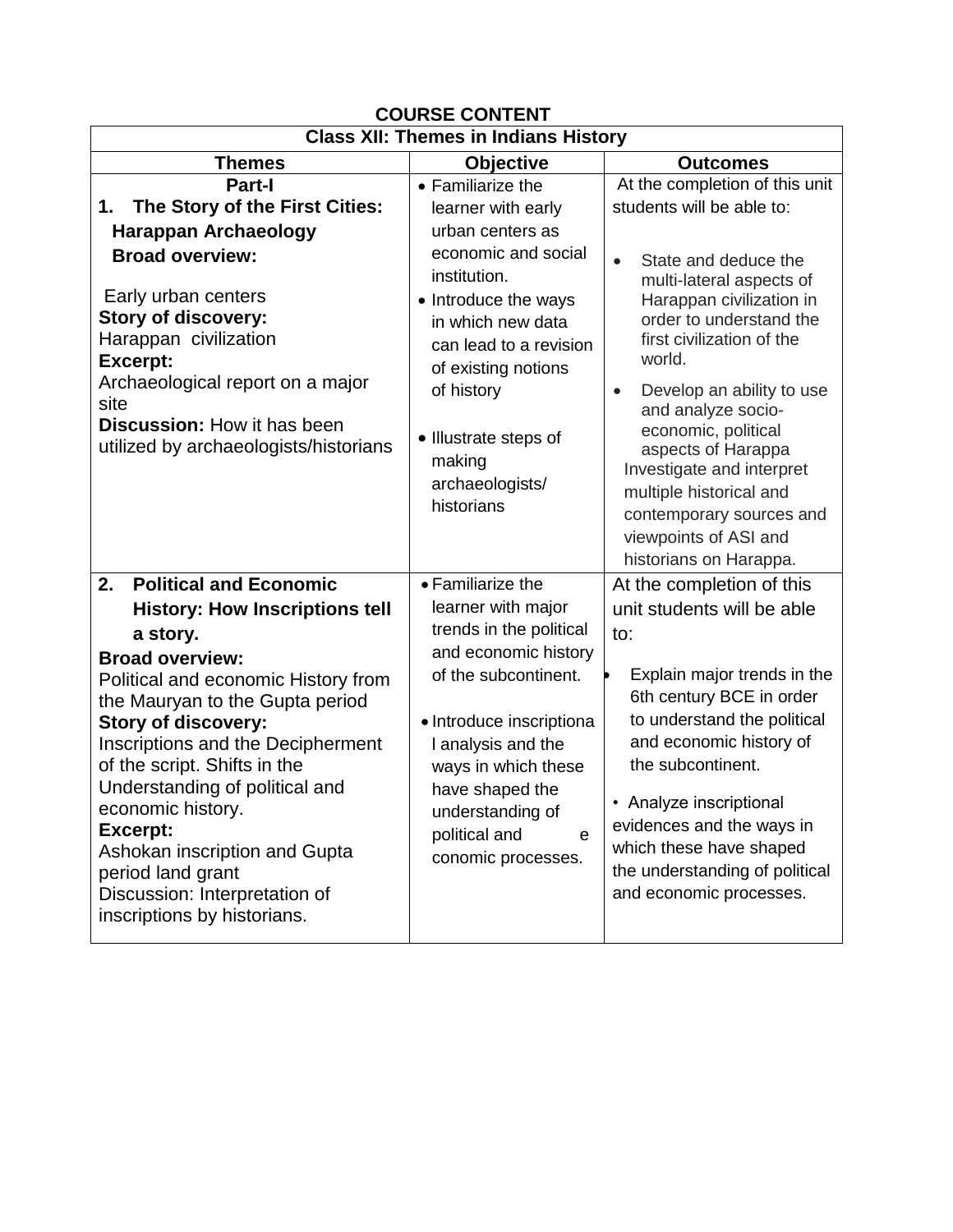| 3.<br><b>Social Histories: Using the</b>                                                                                                                                                                                                                                                                                                     | • Familiarize the                                                                                          | At the completion of this                                                                                                                                                                                                                                                                       |
|----------------------------------------------------------------------------------------------------------------------------------------------------------------------------------------------------------------------------------------------------------------------------------------------------------------------------------------------|------------------------------------------------------------------------------------------------------------|-------------------------------------------------------------------------------------------------------------------------------------------------------------------------------------------------------------------------------------------------------------------------------------------------|
| <b>Mahabharata</b>                                                                                                                                                                                                                                                                                                                           | learners with issues                                                                                       | unit students will be able                                                                                                                                                                                                                                                                      |
| <b>Broad overview:</b>                                                                                                                                                                                                                                                                                                                       | in social history.                                                                                         | to                                                                                                                                                                                                                                                                                              |
| Issues in social history, including ca<br>ste, class, kinship and gender<br><b>Story of discovery:</b><br>Transmission<br>and<br>publications of the Mahabharata<br><b>Excerpt:</b> from the Mahabharata,<br>illustrating how it has been used by<br>historians.<br>Discussion:<br>Other<br>for<br>sources<br>reconstructing social history. | • Introduce the<br>strategies of textual<br>analysis and their<br>use in reconstructing<br>social history. | Analyze<br>social<br>$\bullet$<br>norms in order to<br>understand<br>the<br><b>of</b><br>perspectives<br>society given in the<br>scriptures<br>οf<br>ancient India.<br>Examine the varied<br>dimensions explored by<br>historians in order to<br>understand dynamic<br>approach of Mahabharata. |
| A History of Buddhism:<br>4.<br>Sanchi Stupa                                                                                                                                                                                                                                                                                                 | Discuss the major                                                                                          | At the completion of this<br>unit students will be able                                                                                                                                                                                                                                         |
| <b>Broad overview:</b>                                                                                                                                                                                                                                                                                                                       | religious<br>developments<br>in.                                                                           | to:                                                                                                                                                                                                                                                                                             |
| a) A brief review of religious                                                                                                                                                                                                                                                                                                               | early India.                                                                                               |                                                                                                                                                                                                                                                                                                 |
| histories of Vedic<br>religion,                                                                                                                                                                                                                                                                                                              |                                                                                                            | • Compare the distinct                                                                                                                                                                                                                                                                          |
| Vaishnavism,<br>Jainism,                                                                                                                                                                                                                                                                                                                     | Introduce<br>$\bullet$                                                                                     | religious facets in order                                                                                                                                                                                                                                                                       |
| Shaivism (Puranic Hinduism)                                                                                                                                                                                                                                                                                                                  | strategies of visual                                                                                       | to understand the                                                                                                                                                                                                                                                                               |
| b) Focus on Buddhism.                                                                                                                                                                                                                                                                                                                        | analysis and their                                                                                         | religious developments<br>in ancient India                                                                                                                                                                                                                                                      |
|                                                                                                                                                                                                                                                                                                                                              | use<br>in<br>reconstructing<br>the                                                                         |                                                                                                                                                                                                                                                                                                 |
| Story of discovery: Sanchi stupa.<br><b>Excerpt: Reproduction of sculptures</b>                                                                                                                                                                                                                                                              | theories<br>of                                                                                             | • Elucidate<br>the<br>rich                                                                                                                                                                                                                                                                      |
| from Sanchi.                                                                                                                                                                                                                                                                                                                                 | religion.                                                                                                  | religious sculpture<br>and                                                                                                                                                                                                                                                                      |
| <b>Discussion:</b><br>which<br>Ways<br>in                                                                                                                                                                                                                                                                                                    |                                                                                                            | infer the stories hidden                                                                                                                                                                                                                                                                        |
| sculpture has been interpreted by                                                                                                                                                                                                                                                                                                            |                                                                                                            | in it.                                                                                                                                                                                                                                                                                          |
| historians,<br>other<br>for<br>sources                                                                                                                                                                                                                                                                                                       |                                                                                                            |                                                                                                                                                                                                                                                                                                 |
| reconstructing<br>the<br>history<br>of                                                                                                                                                                                                                                                                                                       |                                                                                                            |                                                                                                                                                                                                                                                                                                 |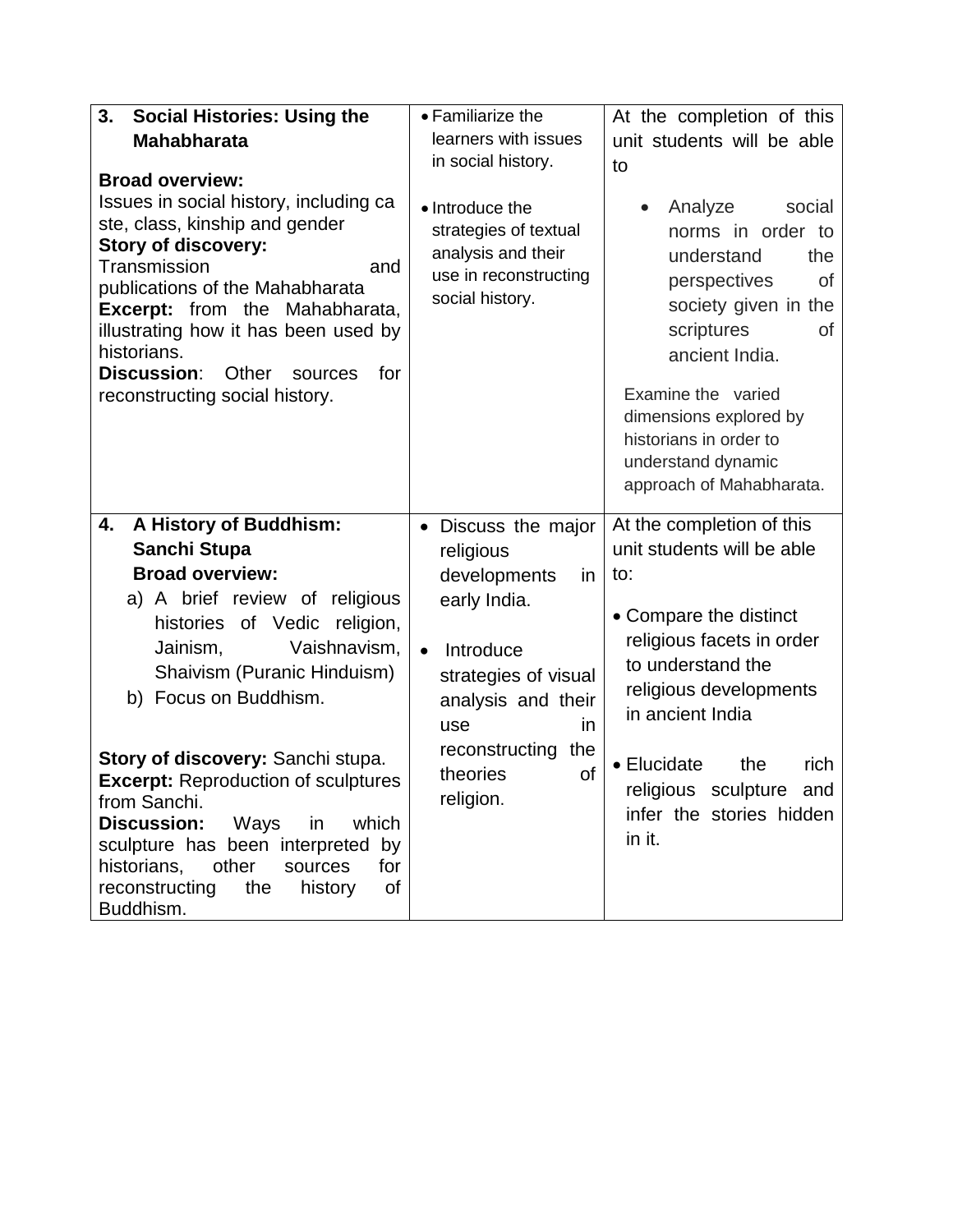| Part-II                                                                                                                                                                                                               | Familiarize the<br>$\bullet$                                                                                     | At the completion of this                                                                                                                            |
|-----------------------------------------------------------------------------------------------------------------------------------------------------------------------------------------------------------------------|------------------------------------------------------------------------------------------------------------------|------------------------------------------------------------------------------------------------------------------------------------------------------|
| <b>Medieval Society through</b><br>5.                                                                                                                                                                                 | learner with the                                                                                                 | unit students will be able                                                                                                                           |
| <b>Travellers' Accounts Broad</b>                                                                                                                                                                                     | salient features of                                                                                              | to:                                                                                                                                                  |
| <b>Overview: outlines of social</b>                                                                                                                                                                                   | social histories                                                                                                 |                                                                                                                                                      |
| and cultural life as they appear                                                                                                                                                                                      | described by the                                                                                                 | Identify the accounts                                                                                                                                |
| in traveller's account.                                                                                                                                                                                               | travellers.                                                                                                      | of foreign travellers<br>in order to                                                                                                                 |
| Story of their writings: A<br>discussion of where they travelled,<br>what they wrote and for whom they<br>wrote.<br>Excerpts: from Al Biruni, Ibn-                                                                    | Discuss how<br>$\bullet$<br>traveller's accounts<br>can be used as<br>sources of social<br>history.              | understand the social<br>political and<br>economic life during<br>the tenure of different<br>rulers in the medieval<br>period                        |
| Battuta, Francois Bernier.                                                                                                                                                                                            |                                                                                                                  | • Compare and contrast                                                                                                                               |
| <b>Discussion: What these travel</b><br>accounts can tell us and how they<br>have been interpreted by historians.                                                                                                     |                                                                                                                  | the perspectives of<br>Al Biruni, Ibn Battuta<br>and Bernier towards<br>Indian society.                                                              |
| <b>Religious Histories: The</b><br>6.                                                                                                                                                                                 | • Familiarize the                                                                                                | At the completion of this                                                                                                                            |
| <b>Bhakti-Sufi Tradition Broad</b>                                                                                                                                                                                    | learner with the                                                                                                 | unit students will be able                                                                                                                           |
| overview:                                                                                                                                                                                                             | religious                                                                                                        | to:                                                                                                                                                  |
| a. Outline of religious<br>developments during this<br>period saints.<br>b. Ideas and practices of the<br><b>Bhakti-Sufi</b><br><b>Story of Transmission: How</b><br>Bhakti-Sufi compositions have been<br>preserved. | developments.<br>Discuss ways of<br>$\bullet$<br>analyzing<br>devotional<br>literature as<br>sources of history. | Summarize the<br>philosophies of<br>different Bhakti and<br>Sufi saints to<br>understand the<br>religious developments<br>during medieval<br>period. |
| <b>Excerpt: Extracts from selected</b><br>Bhakti-Sufi works.<br>Discussion: Ways in which these<br>have been interpreted by historians.                                                                               |                                                                                                                  | Comprehend the<br>$\bullet$<br>religious movement<br>in order to establish<br>unity, peace,<br>harmony and<br>brotherhood in<br>society.             |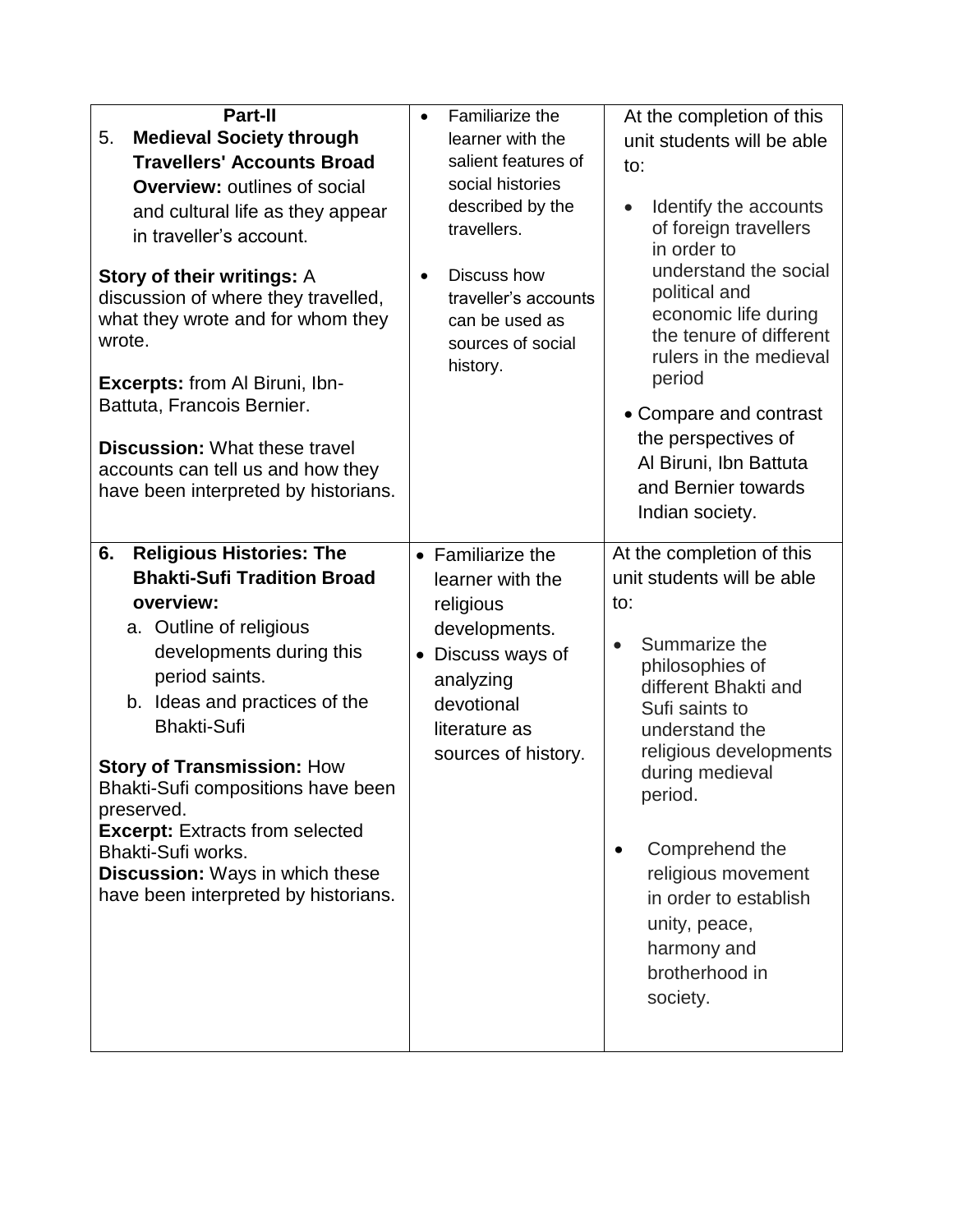| 7.<br>New Architecture: Hampi<br>broad over view:<br>a. Outline of new buildings<br>during Vijayanagar<br>period-temples, forts,<br>irrigation facilities.<br>b. Relationship between arc<br>hitecture and<br>the political system<br><b>Story of Discovery: Account of</b>                 | • Familiarize the<br>learner with the new<br>buildings that were<br>built during the time.<br>Discuss the ways in<br>which architecture<br>can be analyzed to<br>reconstruct history. | At the completion of this<br>unit students will be able<br>to:<br>Classify the<br>distinctive architectural<br>contributions of the<br>Vijayanagar empire to<br>comprehend the<br>richness of mingled<br>cultures of deccan |
|---------------------------------------------------------------------------------------------------------------------------------------------------------------------------------------------------------------------------------------------------------------------------------------------|---------------------------------------------------------------------------------------------------------------------------------------------------------------------------------------|-----------------------------------------------------------------------------------------------------------------------------------------------------------------------------------------------------------------------------|
| how Hampi was found.<br><b>Excerpt: Visuals of buildings at</b><br>Hampi Discussion: Ways in which<br>historians have analyzed and<br>interpreted these structures.                                                                                                                         |                                                                                                                                                                                       | India<br>• Analyze accounts of<br>foreign traveller's on<br>Vijayanagar in order to<br>interpret political,<br>social and cultural life<br>of the city.                                                                     |
| 8. Agrarian Relations: The Ain-i-<br><b>Akbari Broad overview:</b><br>a. Structure of agrarian<br>relations in the 16 <sup>th</sup> and<br>17 <sup>th</sup> centuries. Patterns of<br>change over the period.<br>Story of Discovery: Account of the<br>compilation and translation of Ain I | • Discuss the<br>developments in<br>agrarian relations.<br>Discuss how to<br>$\bullet$<br>supplement<br>official documents<br>with other                                              | At the completion of<br>this unit students will<br>be able to:<br>• Comprehend the                                                                                                                                          |
| Akbari Excerpt: from the Ain-i-<br>Akbari.<br><b>Discussion: Ways in which</b><br>historians have used texts to<br>reconstruct history.                                                                                                                                                     | sources.                                                                                                                                                                              | facets of agrarian<br>developments in<br>order to understand<br>the relationship<br>between the state<br>and the agriculture<br>during Mughal<br>period.                                                                    |
|                                                                                                                                                                                                                                                                                             |                                                                                                                                                                                       | • Compare and contrast<br>the agrarian changes<br>occurred during<br>sixteenth and<br>seventeenth centuries.                                                                                                                |
| <b>The Mughal Court:</b><br>9.                                                                                                                                                                                                                                                              | • Familiarize the                                                                                                                                                                     | At the completion of this                                                                                                                                                                                                   |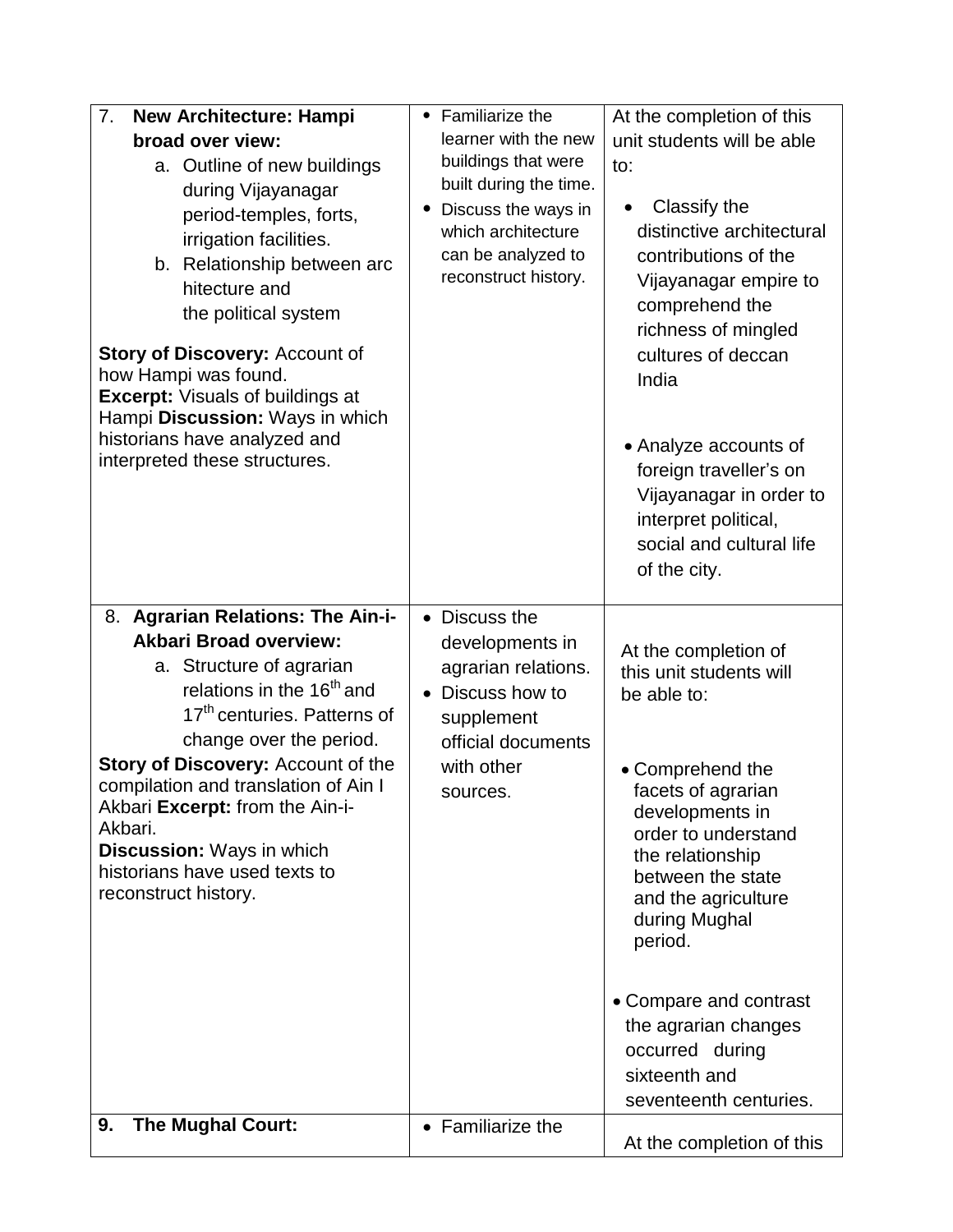| <b>Reconstructing Histories</b><br>through Chronicles<br><b>Broad overview:</b><br>a. Outline of political<br>history15 <sup>th</sup> -17 <sup>th</sup> centuries<br>Discussion of the Mughal<br>court and politics.<br><b>Story of Discovery: Account of the</b><br>production of court chronicles, and<br>their subsequent translation and<br>transmission.<br><b>Excerpts:</b> from the Akbarnama and<br>Badshahnama<br><b>Discussion: Ways in which</b><br>historians have used the text store<br>construct political histories.                                                                                                                                                                                                                    | learner with the<br>major landmarks<br>in the political<br>history Show how<br>chronicles and<br>other sources are<br>used to<br>reconstruct the<br>histories of<br>political<br>institutions.                 | unit students will be able<br>to:<br>Summarize the<br>$\bullet$<br>political and social<br>practices of Mughal<br>empire in order to<br>understand their<br>administrative<br>dynamics.<br>Examine the<br>$\bullet$<br>account given in the<br>chronicles to<br>reconstruct the<br>social, religious and<br>cultural<br>history of Mughals                                                                                         |
|---------------------------------------------------------------------------------------------------------------------------------------------------------------------------------------------------------------------------------------------------------------------------------------------------------------------------------------------------------------------------------------------------------------------------------------------------------------------------------------------------------------------------------------------------------------------------------------------------------------------------------------------------------------------------------------------------------------------------------------------------------|----------------------------------------------------------------------------------------------------------------------------------------------------------------------------------------------------------------|------------------------------------------------------------------------------------------------------------------------------------------------------------------------------------------------------------------------------------------------------------------------------------------------------------------------------------------------------------------------------------------------------------------------------------|
| Part-III<br>10. Colonialism and Rural<br><b>Society: Evidence from</b><br><b>Official Reports Broad</b><br>overview:<br>a. Life of zamindars,<br>peasants and artisans in<br>the late18 <sup>th</sup> century<br>b. East India Company,<br>revenue settlements in<br>various regions of India<br>and surveys Changes<br>over the nineteenth<br>century<br>Story of official records: An<br>account of why official<br>investigationsintoruralsocietieswere<br>undertakenandthetypesofrecordsan<br>dreportsproduced.<br><b>Excerpts: From Fifth Report,</b><br>Accounts of Frances Buchanan -<br>Hamilton, and Deccan Riots Report.<br><b>Discussion:</b> What the official record<br>s tellanddonottell, and how they hav<br>e been used by historians. | • Discuss how<br>colonialism affected<br>zamindars,<br>peasants and<br>artisans.<br>Comprehend the<br>٠<br>problems and limits<br>of using official<br>sources for<br>understanding the<br>lives of the people | At the completion of this<br>unit students will be able<br>to:<br>• Compare and contrast<br>the revenue<br>systems<br>introduced<br>by<br>the<br><b>British</b><br>order<br>in.<br>to<br>understand<br>the<br>economic<br>of<br>aspects<br>colonization in India.<br>• Analyze<br>the<br>colonial<br>official<br>records&<br>reports<br>in<br>order<br>to<br>understand<br>the<br>divergent interest<br>0f<br>British and Indians. |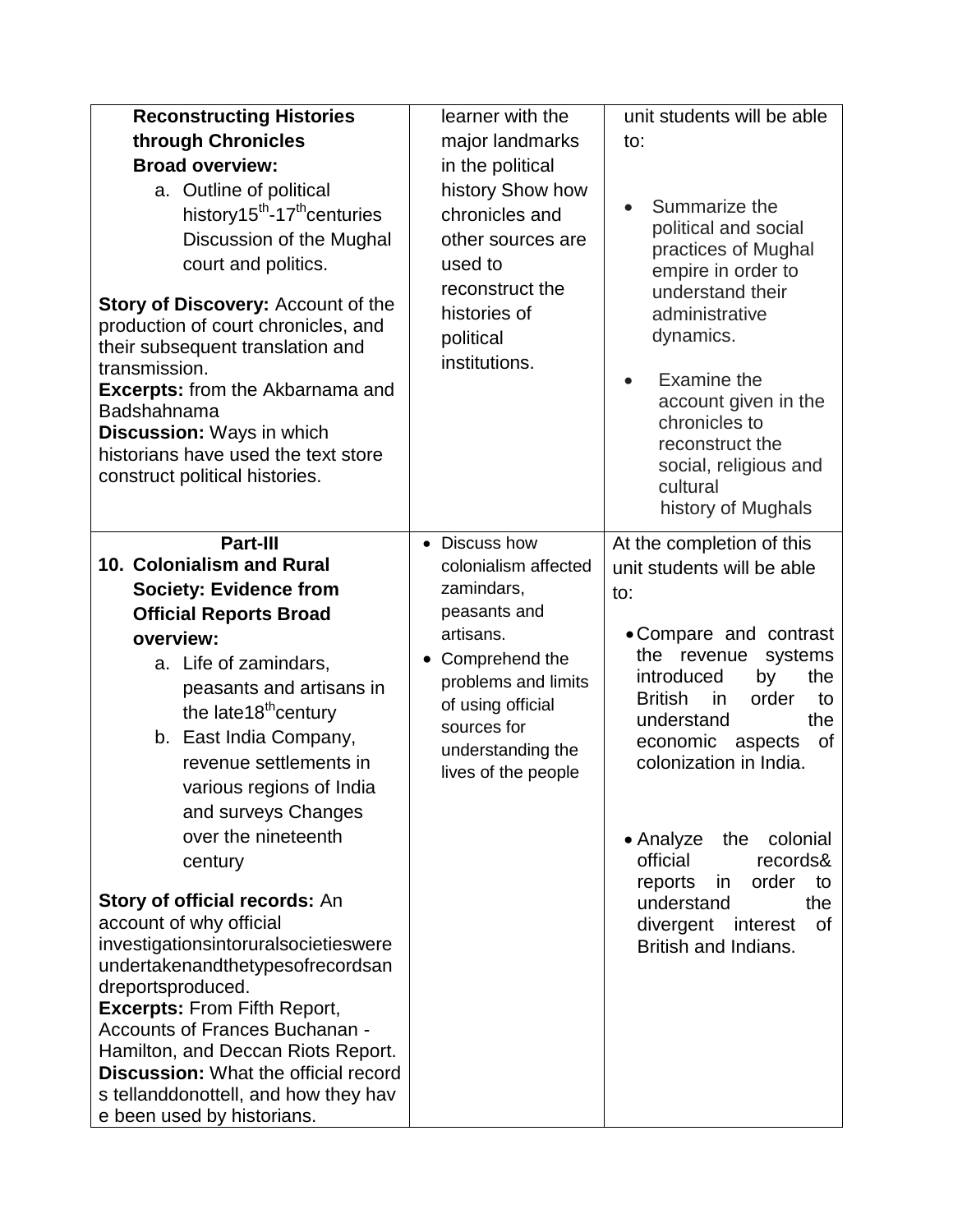| 11. Representations of 1857<br><b>Broad overview:</b><br>a. Theeventsof1857-58.<br>b. Vision of Unity<br>c. How these events were<br>recorded and narrated.<br><b>Focus: Lucknow</b><br><b>Excerpts: Pictures of 1857. Extracts</b><br>from contemporary accounts.<br>Discussion: How the pictures of<br>1857 shaped British opinion of what<br>had happened. | • Discuss how the<br>events of 1857<br>are being<br>interpreted.<br>• Discuss how<br>visual material<br>can be used by<br>historians. | At the completion of<br>this unit students will<br>be able to:<br>Correlate the<br>planning and<br>coordination of the<br>rebels of 1857 to infer<br>its domains and<br>nature.<br>• Examine the<br>momentum of the<br>revolt in order to<br>understand its<br>spread.<br>• Analyze how revolt<br>created vision of unity<br>amongst Indians.<br>• Identify and Interpret<br>visual images to<br>understand the<br>emotions portrayed<br>by the nationalist and<br><b>British</b> |
|---------------------------------------------------------------------------------------------------------------------------------------------------------------------------------------------------------------------------------------------------------------------------------------------------------------------------------------------------------------|---------------------------------------------------------------------------------------------------------------------------------------|-----------------------------------------------------------------------------------------------------------------------------------------------------------------------------------------------------------------------------------------------------------------------------------------------------------------------------------------------------------------------------------------------------------------------------------------------------------------------------------|
| <b>Colonialism and Indian Town</b><br>12.<br>s:Town Plans and Municipal<br><b>Reports</b><br>Broad overview:                                                                                                                                                                                                                                                  | • Familiarize the<br>learner with the<br>history of modern<br>urban centres.<br>Discuss how urban                                     | At the completion of this<br>unit students will be able<br>to:                                                                                                                                                                                                                                                                                                                                                                                                                    |
| History of towns in India,<br>colonization and cities, hill stations,<br>town planning of Madras, Calcutta<br>and Bombay.                                                                                                                                                                                                                                     | histories can be<br>written drawing on<br>different sources                                                                           | • Compare and contrast<br>the different pattens of<br>urban culture during<br>different phases<br>• Analyze the rationale of                                                                                                                                                                                                                                                                                                                                                      |
| <b>Excerpts: Photographs and</b><br>paintings. Plans of cities. Extract<br>from town plan reports.<br>Focus on Calcutta town planning                                                                                                                                                                                                                         |                                                                                                                                       | British in the planning<br>of the colonial prime<br>cities : Calcutta,<br>Bombay and Madras.                                                                                                                                                                                                                                                                                                                                                                                      |
| <b>Discussion: How the above</b><br>sources can be used to reconstruct<br>the history of towns. What these                                                                                                                                                                                                                                                    |                                                                                                                                       | • Illustrate and examine<br>different architectural                                                                                                                                                                                                                                                                                                                                                                                                                               |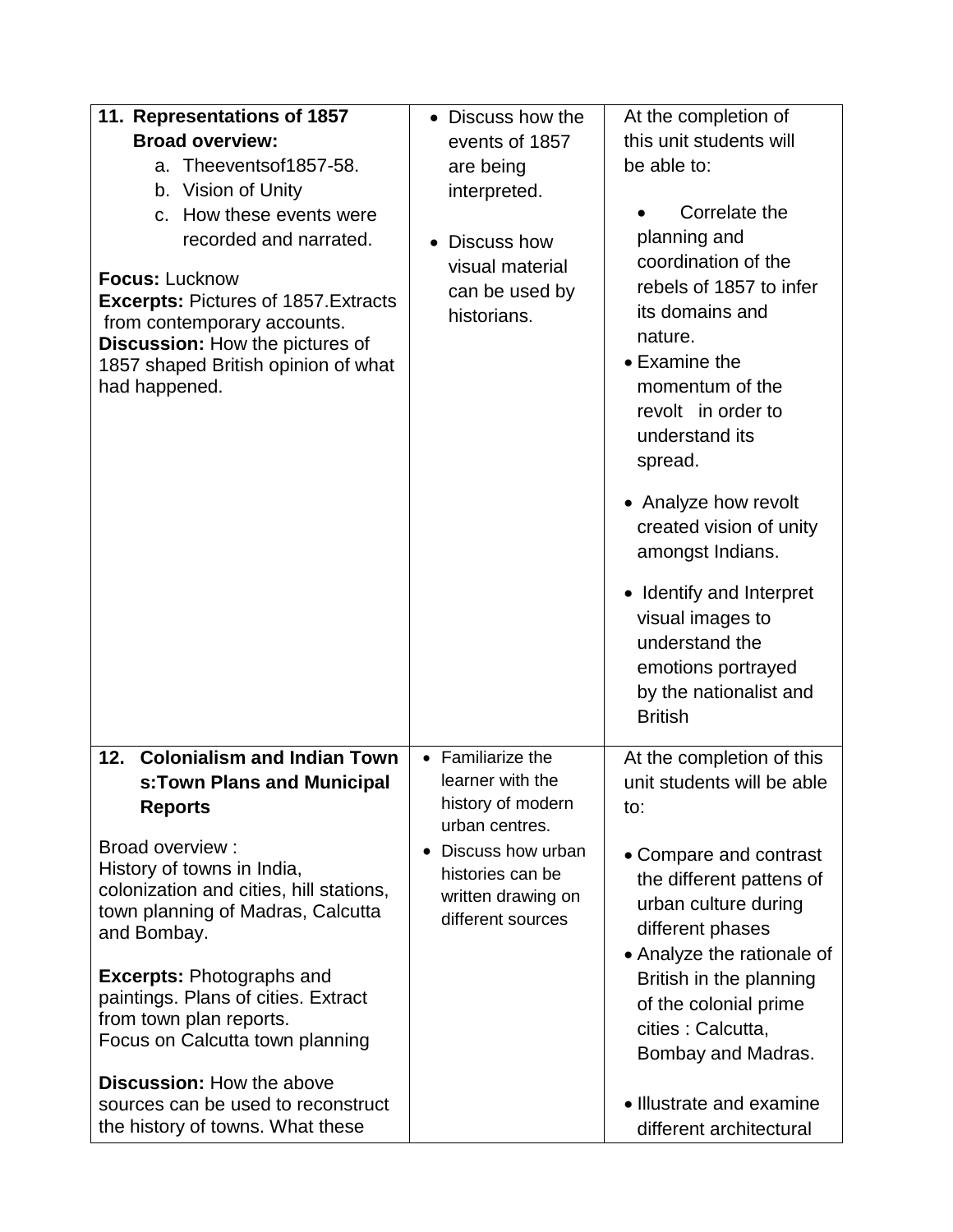| sources do not reveal.                                                                                                                                                                                                                                                                                                                                                                                                                                                  |                                                                                                                                                                                                                                                                                                                                                                        | styles adopted by                                                                                                                                                                                                                                                                                                                                                                                                                                                                                                                                                                                                                                    |
|-------------------------------------------------------------------------------------------------------------------------------------------------------------------------------------------------------------------------------------------------------------------------------------------------------------------------------------------------------------------------------------------------------------------------------------------------------------------------|------------------------------------------------------------------------------------------------------------------------------------------------------------------------------------------------------------------------------------------------------------------------------------------------------------------------------------------------------------------------|------------------------------------------------------------------------------------------------------------------------------------------------------------------------------------------------------------------------------------------------------------------------------------------------------------------------------------------------------------------------------------------------------------------------------------------------------------------------------------------------------------------------------------------------------------------------------------------------------------------------------------------------------|
|                                                                                                                                                                                                                                                                                                                                                                                                                                                                         |                                                                                                                                                                                                                                                                                                                                                                        | British in India.                                                                                                                                                                                                                                                                                                                                                                                                                                                                                                                                                                                                                                    |
| 13.<br><b>Mahatma Gandhi through</b><br><b>Contemporary Eyes Broad</b><br>overview:<br>a. The NationalistMovement<br>1918 - 48.<br>b. The nature of Gandhi an<br>politics and leadership.<br><b>Focus: Mahatma Gandhi and the</b><br>three movements and his last days<br>as "finest hours"<br><b>Excerpts: Reports from English and</b><br>Indian language newspapers and<br>other contemporary writings.<br>Discussion: How newspapers can<br>be a source of history. | Familiarize the<br>$\bullet$<br>learner with<br>significant<br>elements of the<br><b>Nationalist</b><br>movement and the<br>nature of Gandhian<br>leadership.<br>Discuss how<br>$\bullet$<br>Gandhi was<br>perceived by<br>different groups.<br>Discuss how<br>historians need to<br>read and interpret<br>newspapers diaries<br>and letters as a<br>historical source | At the completion of<br>this unit students will<br>be able to:<br>• Correlate the<br>significant elements<br>of the nationalist<br>movement and the<br>nature of ideas,<br>individuals and<br>institutions under the<br>Gandhian leadership.<br>• Analyze the<br>significant<br>contributions of<br>Gandhiji in order to<br>understand his mass<br>appeal for<br>nationalism.<br>• Analyze the<br>perceptions and<br>contributions of<br>different communities<br>towards the<br>Gandhian movement.<br>• Analyze the ways of<br>interpreting historical<br>source such as<br>newspapers, biographies<br>and auto-biographies<br>diaries and letters. |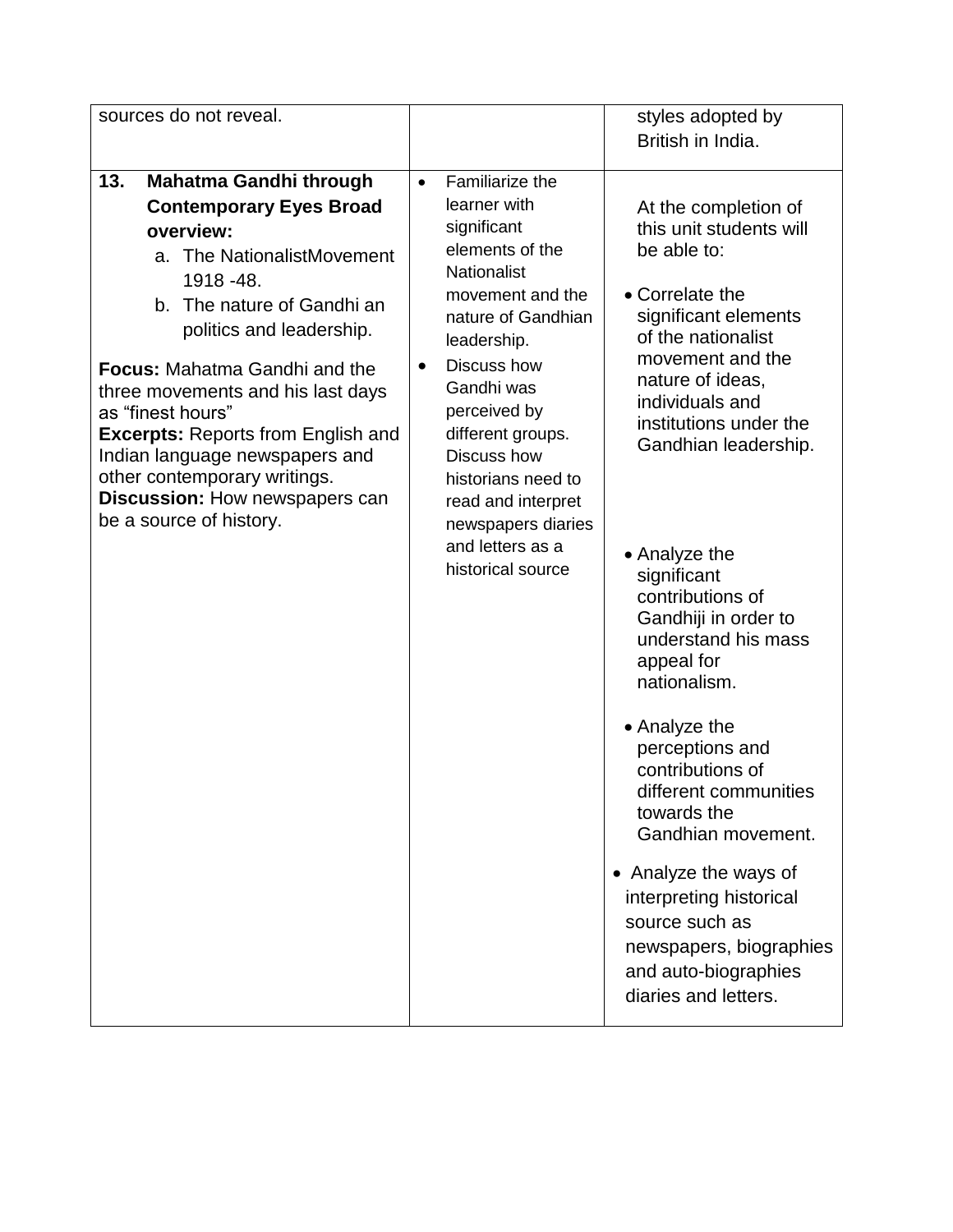| 14. Partition through Oral                                                                                                                                                                                                                                                                                                       | At the completion of this<br>Discuss the last<br>$\bullet$                                                                                                                                                                             |                                                                                                                                                                                                                                                                                                   |                                                                                                                                                                                                                                                                                                                                                                                                                                                                                                                                                                                                                                                                     |  |  |  |
|----------------------------------------------------------------------------------------------------------------------------------------------------------------------------------------------------------------------------------------------------------------------------------------------------------------------------------|----------------------------------------------------------------------------------------------------------------------------------------------------------------------------------------------------------------------------------------|---------------------------------------------------------------------------------------------------------------------------------------------------------------------------------------------------------------------------------------------------------------------------------------------------|---------------------------------------------------------------------------------------------------------------------------------------------------------------------------------------------------------------------------------------------------------------------------------------------------------------------------------------------------------------------------------------------------------------------------------------------------------------------------------------------------------------------------------------------------------------------------------------------------------------------------------------------------------------------|--|--|--|
| <b>Sources Broad overview:</b><br>a. Thehistoryofthe1940s.<br>b. Nationalism,<br>Communalism and<br>Partition.<br><b>Focus: Punjab and Bengal</b><br><b>Excerpts: Oral testimonies of those</b><br>who experienced partition<br>Discussion: Ways in which these<br>have been analyzed to reconstruct<br>the history of the event | $\bullet$                                                                                                                                                                                                                              | decade of the<br>national movement,<br>the growth of<br>communalism and<br>the story of<br>partition.<br>Understand the<br>events through the<br>experience of those<br>who lived through<br>the years of<br>communal<br>violence.<br>Show the<br>possibilities and<br>limits of<br>oral sources. | unit students will be able<br>to:<br>Examine the<br>$\bullet$<br>developments that<br>helped in the<br>culmination of<br>communal politics in<br>the earlier decades of<br>in twentieth century in<br>order to understand the<br>causes, events and<br>consequences of<br>partition of India.<br>• Summarize and<br>Contextualize the<br>events and opinions<br>surrounding the<br>Partition of India.<br>• Infer and interpret the<br>experiences of people<br>in order to understand<br>the differential aspects<br>of partition.<br>• Examine the nature,<br>relevance and<br>limitations of oral<br>testimonies in<br>reconstruction of history<br>as a source. |  |  |  |
| 15. The Making of the<br><b>Constitution an overview:</b><br>a. Independence and then<br>new nation state.<br>b. The making of the<br>Constitution<br><b>Focus: The Constituent Assembly</b><br><b>Debates</b><br><b>Excerpts:</b> from the debates.<br><b>Discussion: What such debates</b>                                     | • Familiarize students<br>with the history<br>independence.<br>to:<br>· Discusshowthefound<br>ingidealsofthenewnat<br>$\bullet$<br>ionstateweredebated<br>andformulated.<br>• Understand how<br>such debates and<br>discussions can be |                                                                                                                                                                                                                                                                                                   | At the completion of this<br>unit students will be able<br>Highlight the role of<br><b>Constituent Assembly in</b><br>order to understand<br>functionaries in framing<br>the constitution of India.                                                                                                                                                                                                                                                                                                                                                                                                                                                                 |  |  |  |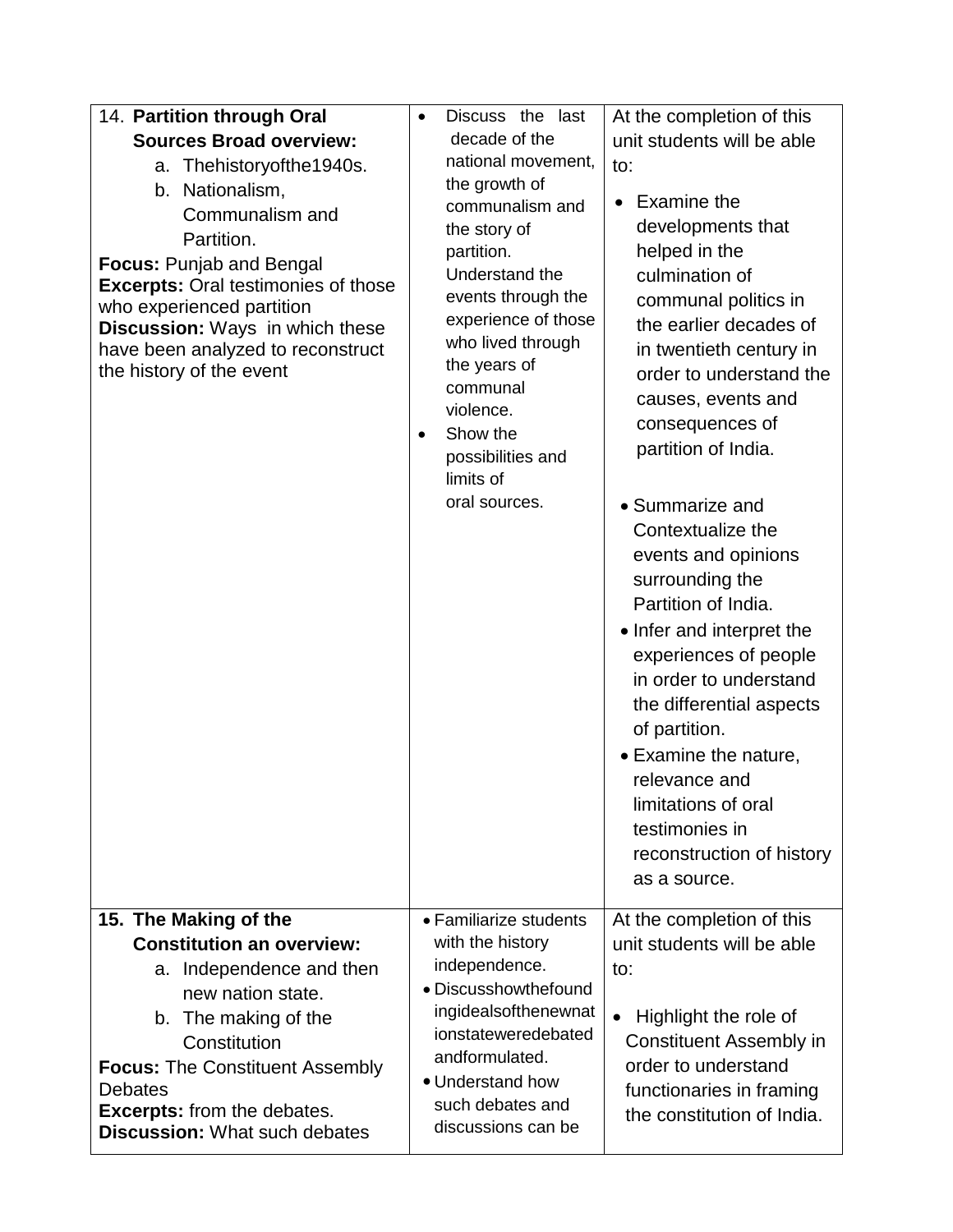| reveal and how they can be | read by historians. |                       |
|----------------------------|---------------------|-----------------------|
| analyzed.                  |                     | • Analyze how debates |
|                            |                     | and discussions       |
|                            |                     | around important      |
|                            |                     | issues in the         |
|                            |                     | constituent assembly  |
|                            |                     | shaped our            |
|                            |                     | constitution.         |
|                            |                     |                       |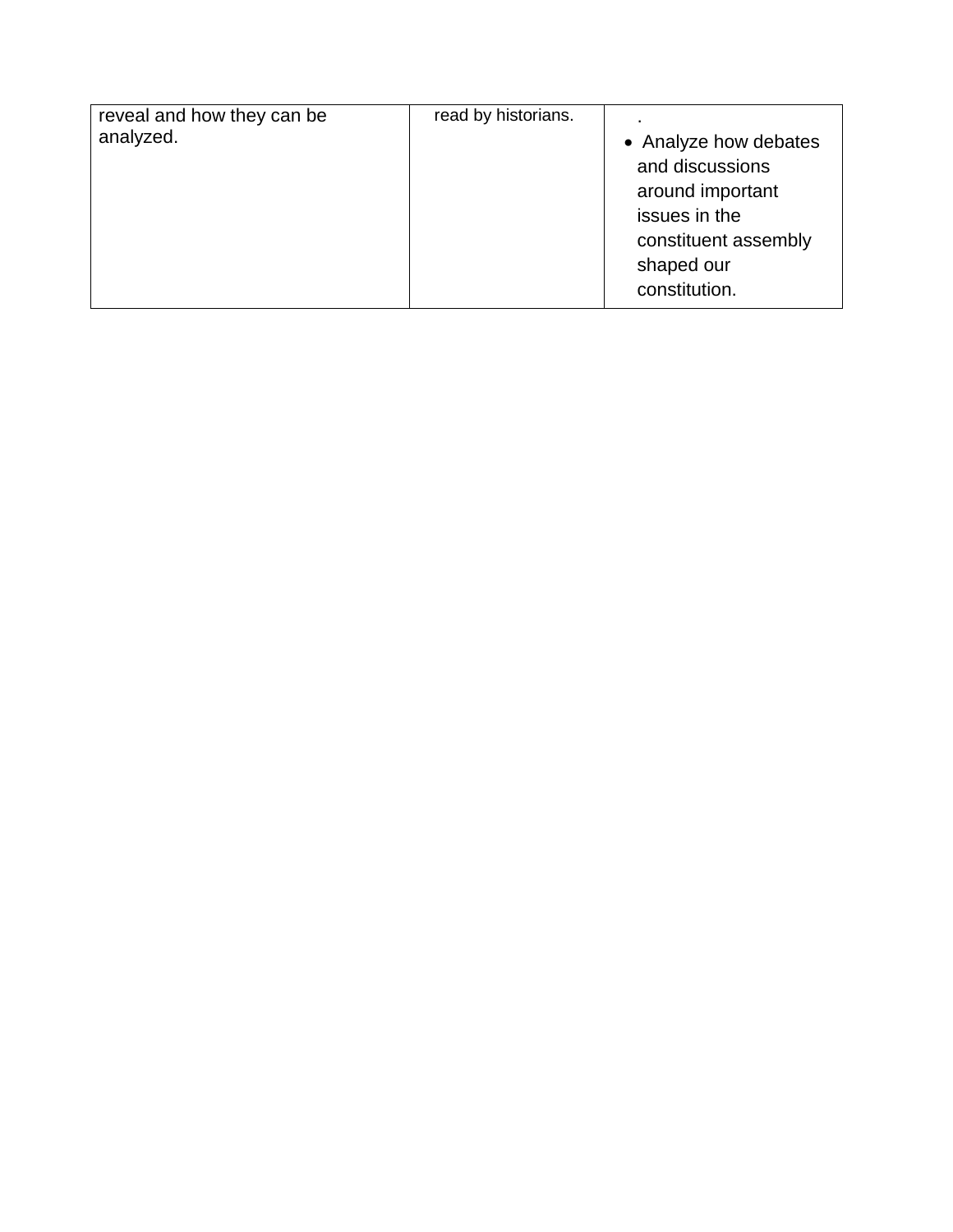#### **PROJECT WORK CLASS - XII (2021-22)**

#### **INTRODUCTION**

History is one of the most important disciplines in school education. It is the study of the past, which helps us to understand our present and shape our future. It promotes the acquisition and understanding of historical knowledge in breath and in depth across cultures.

The course of history in senior secondary classes is to enable students to know that history is a critical discipline, a process of enquiry, a way of knowing about the past rather than just a collection of facts. The syllabus helps them to understand the process, through which a historian collects, chooses, scrutinizes and assembles different types of evidences to write history.

The syllabus in class-XI is organized around some major themes in world history. In class XII the focus shifts to a detailed study of some themes in ancient, medieval and modern Indian history.

CBSE has decided to introduce project work in history for classes XI and XII in 2013-14 as a part of regular studies in classroom, as project work gives students an opportunity to develop higher cognitive skills. It takes students to a life beyond text books and provides them a platform to refer materials, gather information, analyze it further to obtain relevant information and decide what matter to keep and hence understand how history is constructed.

# **OBJECTIVES**

Project work will help students:

- To develop skill to gather data from a variety of sources, investigate diverse viewpoints and arrive at logical deductions.
- To develop skill to comprehend, analyze, interpret, evaluate historical evidence and understand the limitation of historical evidence.
- To develop 21st century managerial skills of co-ordination, self-direction and time management.
- To learn to work on diverse cultures, races, religions and lifestyles.
- To learn through constructivism-a theory based on observation and scientific study.
- To inculcate a spirit of inquiry and research.
- To communicate data in the most appropriate form using a variety of techniques.
- To provide greater opportunity for interaction and exploration.
- To understand contemporary issues in context to our past.
- To develop a global perspective and an international outlook.
- To grow into caring, sensitive individuals capable of making informed, intelligent and independent choices.
- To develop lasting interest in history discipline.

# **GUIDELINES TO TEACHERS**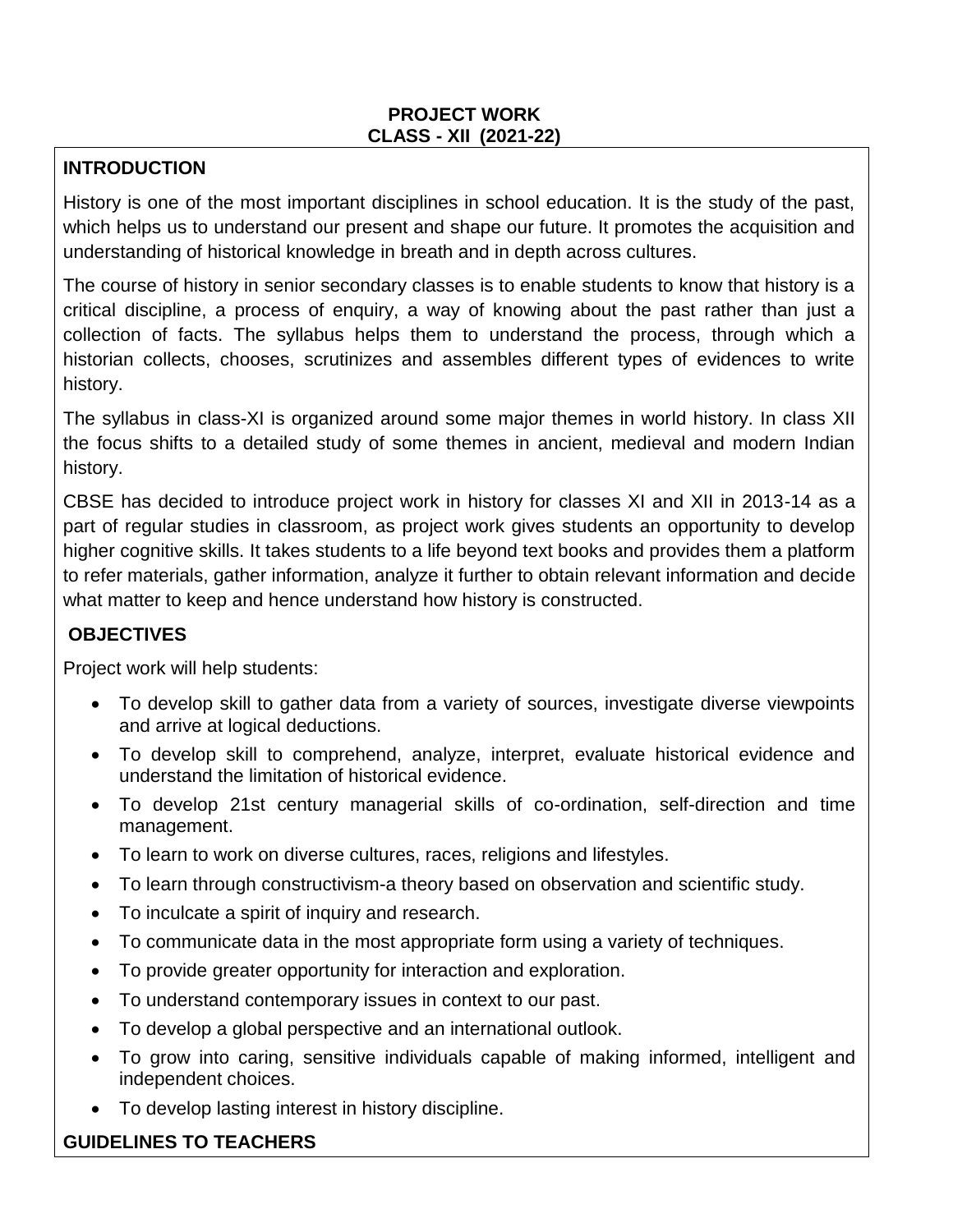This section provides some basic guidelines for the teachers to take up projects in History. It is very necessary to interact, support, guide, facilitate and encourage students while assigning projects to them.

- The teachers must ensure that the project work assigned to the students individually/ Ingroups and discussed at different stages right from assigning topic, draft review to finalization.
- Students should be facilitated in terms of providing relevant materials, suggesting websites, obtaining of required permission for archives, historical sites, etc.
- The 20 periods assigned to the Project Work should be suitably spaced from April to September in classes XI and XII so that students can prepare for theory part in term -II.
- One Project should be given to the students in the month of April/May before the summer vacation and assessment of the project to be completed by September.
- The teachers must ensure that the students submit original work.
- Project report should be hand written only.
- (Eco-friendly materials can be used by students)

#### *The following steps are suggested*:

- 1. Teacher should design and prepare a list of 15-20 projects and should give an option to a student to choose a project as per his/her interest.
- 2. The project must be done individually/In-groups.
- 3. The topic should be assigned after discussion with the students in the class to avoid repetition and should then be discussed at every stage of submission of the draft/final project work.
- 4. The teacher should play the role of a facilitator and should closely supervise the process of project completion, and should guide the children by providing necessary inputs, resources etc. so as to enrich the subject content.
- 5. The project work (one per year) can culminate in the form of Power Point Presentation/Exhibition/Skit/albums/files/song and dance or culture show /story telling/debate/panel discussion, paper presentation and so on. Any of these activities which are suitable to visually impaired candidates can be performed as per the choice of the student.
- 6. Students can use primary sources available in city archives, Primary sources can also include newspaper cuttings, photographs, film footage and recorded written/speeches. Secondary sources may also be used after proper authentication.
- 7. Evaluation will be done by external examiner appointed by the Board in class XII and internal in class XI.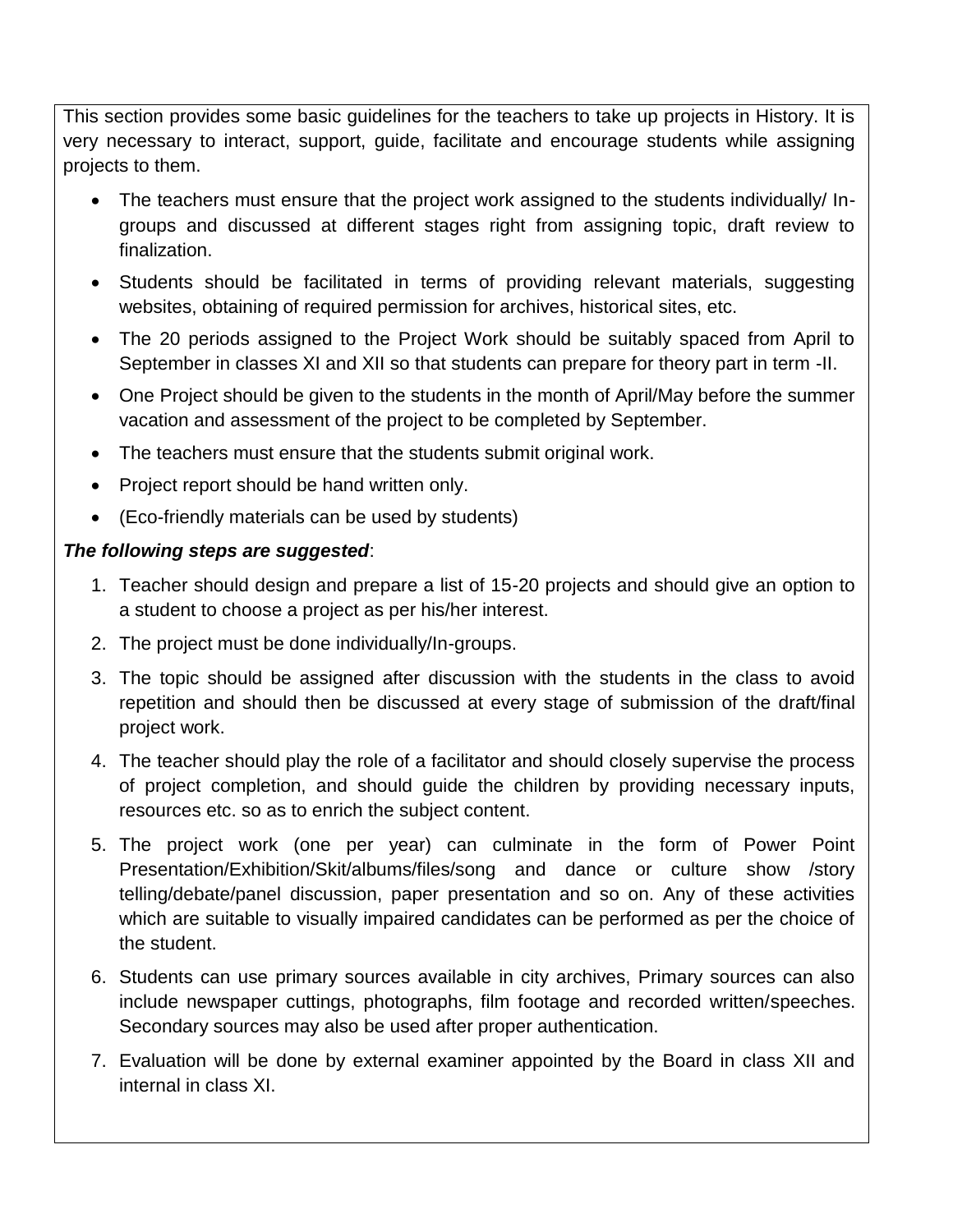## **ASSESSMENT**

# **Allocation of Marks (20)**

The marks will be allocated under the following heads:

| Total                                   |                                    | 20 Marks |
|-----------------------------------------|------------------------------------|----------|
| 6                                       | Viva                               | 4 Marks  |
| 5                                       | Bibliography                       | 1 Mark   |
| Analysis/explanation and interpretation |                                    | 5 Marks  |
| 3                                       | Visual/overall presentation        | 5 Marks  |
| $\mathcal{P}$                           | Data/Statistical analysis/Map work |          |
|                                         | <b>Project Synopsis</b>            | 2 Marks  |

*Note: The project reports are to be preserved by the school till the final results are declared, for scrutiny by CBSE.*

# **FEW SUGGESTIVE TOPICS FOR PROJECTS**

- 1. The mysteries behind the mound of dead –Mohenjo-Daro
- 2. An In-depth study to understand Spiritual Archaeology in the Sub-Continent
- 3. Buddha's Path to Enlightenment
- 4. Insight and Reflection of Bernier's notions of The Mughal Empire
- 5. An exploratory study to know the women who created history
- 6. "Mahatma Gandhi" A legendary soul
- 7. To reconstruct the History of Vijayanagar through the Archaeology of Hampi
- 8. The emerald city of Colonial Era –BOMBAY
- 9. Vision of unity behind the first war of Independence
- 10.Divine Apostle of Guru Nanak Dev
- 11.Help, Humanity and Sacrifices during Partition
- 12.Glimpses inside Mughals Imperials Household
- 13.The process behind the framing of the Indian Constitution
- 14.The 'Brahm Nirupam' of Kabir A journey to Ultimate Reality

*Note: Please refer Circular No. Acad.16/2013 dated 17.04.2013 for complete guidelines.*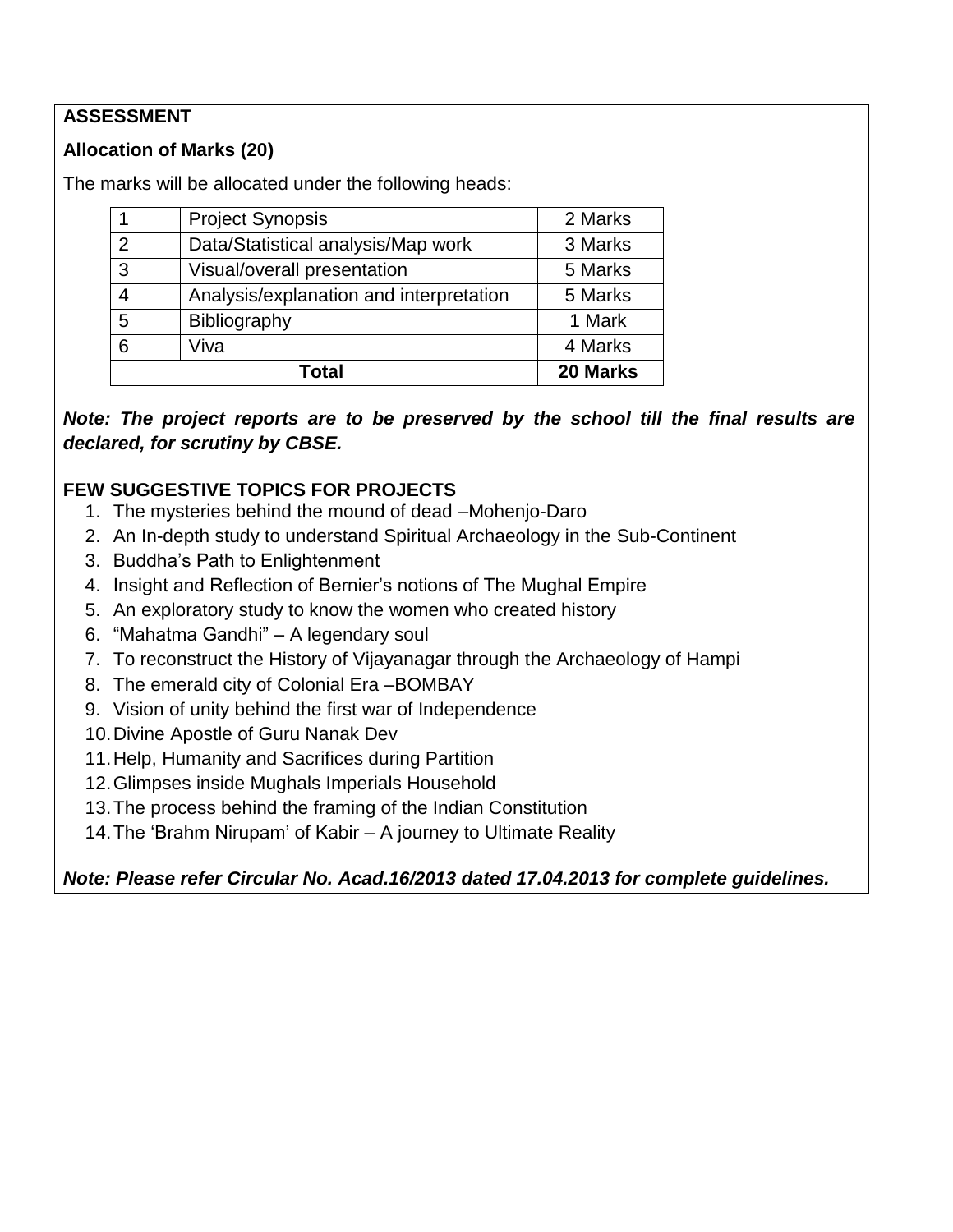|              | <b>HISTORY- CLASS XII</b>                                                                                                                                                                                                                                                                                                                                                                                   |                              |                          |  |  |
|--------------|-------------------------------------------------------------------------------------------------------------------------------------------------------------------------------------------------------------------------------------------------------------------------------------------------------------------------------------------------------------------------------------------------------------|------------------------------|--------------------------|--|--|
|              | SUBJECT CODE 027 (Session 2021-22)                                                                                                                                                                                                                                                                                                                                                                          |                              |                          |  |  |
|              | <b>TIME: 3 Hours</b>                                                                                                                                                                                                                                                                                                                                                                                        |                              | <b>Maximum Marks: 80</b> |  |  |
| Sr.<br>No.   | <b>Competencies</b>                                                                                                                                                                                                                                                                                                                                                                                         | <b>Total</b><br><b>Marks</b> | % Weightage              |  |  |
| $\mathbf{1}$ | <b>Remembering:</b> Exhibit memory of previously learned material by<br>recalling facts, terms, basic concepts, and answers.<br><b>Understanding:</b> Demonstrate understanding of facts and ideas by<br>organizing, comparing, translating, interpreting, giving descriptions and<br>stating main ideas                                                                                                    | 40                           | 50%                      |  |  |
| 2            | <b>Applying:</b> Solve problems to new situations by applying acquired<br>knowledge, facts, techniques and rules in a different way.                                                                                                                                                                                                                                                                        | 15                           | 18.75%                   |  |  |
| 3            | High Order Thinking Skills- (Analysis & Synthesis- Classify,<br>Apply, solve, compare, contrast, or differentiate between different pieces of<br>information; Organize and/or integrate unique pieces of information from a<br>variety of sources)<br><b>Evaluation-</b> (Appraise, Argue, judge, support, critique, and/or justify the<br>value or worth of a decision or outcome, or to predict outcomes) | 20                           | 25%                      |  |  |
| 4            | Map skill based question- Identification, location, significance                                                                                                                                                                                                                                                                                                                                            | 5                            | 6.25%                    |  |  |
|              | <b>Total Questions</b>                                                                                                                                                                                                                                                                                                                                                                                      | 80                           | 100%                     |  |  |